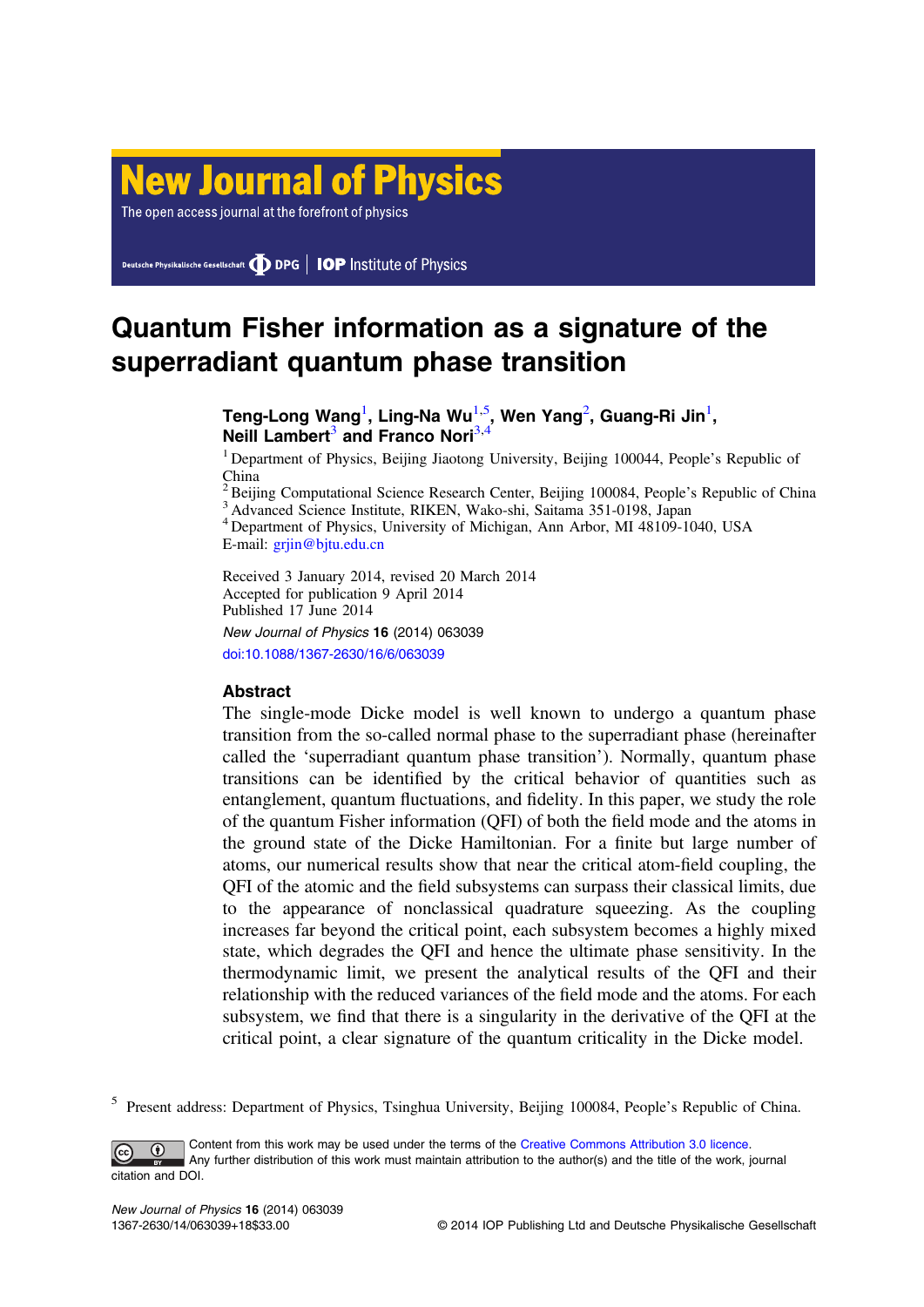Keywords: quantum fluctuations, quantum phase transitions, measurement theory

#### <span id="page-1-0"></span>1. Introduction

Quantum phase transitions in many-body systems are of fundamental interest [\[1](#page-16-0)] and have potential applications in quantum information  $[2-7]$  $[2-7]$  $[2-7]$  $[2-7]$  $[2-7]$  and quantum metrology  $[8-15]$  $[8-15]$  $[8-15]$ . Consider, for instance, a collection of N two-level atoms interacting with a single-mode bosonic field, described by the Dicke model (with  $\hbar = 1$ ) [\[16\]](#page-16-0):

$$
\hat{H} = \omega \hat{b}^{\dagger} \hat{b} + \omega_0 \hat{J}_z + \frac{\lambda}{\sqrt{N}} \left( \hat{b}^{\dagger} + \hat{b} \right) \left( \hat{J}_+ + \hat{J}_- \right),\tag{1}
$$

where  $\hat{b}$  and  $\hat{b}^{\dagger}$  are annihilation and creation operators of the bosonic field with oscillation frequency  $\omega$ , which is nearly resonant with the atomic energy splitting  $\omega_0$ . The collective spin operators  $\hat{J}_\pm \equiv \hat{J}_x \pm i\hat{J}_y = \sum_k \hat{\sigma}_k^{\pm}$  and  $\hat{J}_z = \sum_k \hat{\sigma}_k^z/2$  obey the SU(2) Lie algebra, where  $\hat{\sigma}_k^{\pm}$  and  $\hat{\sigma}_k^z$  are Pauli operators of the kth atom. The atom-field coupling strength  $\lambda \propto \sqrt{N/V}$  depends on the atomic density *N/V*. For a finite number of atoms  $N (=2<sub>i</sub>)$ , the Hamiltonian (1) commutes with the parity operator  $\hat{\Pi} = \exp[i\pi(\hat{b}^\dagger \hat{b} + \hat{J}_z + j)]$ , due to  $\hat{\Pi}^\dagger \hat{J}_x \hat{\Pi} = -\hat{J}_x$  and  $\hat{\Pi}^\dagger \hat{b} \hat{\Pi} = -\hat{b}$  [\[17\]](#page-16-0). As a result, the ground state of the finite-N Dicke model $|g\rangle$  does not exhibit any singularity or degeneracy. This can be understood by expanding the ground state in the basis  $\{|n\rangle \otimes |j, m\rangle\}$ , where  $|n\rangle$  and  $|j, m\rangle$ denote the Fock states of the field mode and the Dicke states of the atoms [\[18\]](#page-16-0), respectively. For vanishing atom-field coupling strength  $\lambda$ , the ground state  $|g\rangle = |0\rangle \otimes |j, -j\rangle$  has a positive parity  $\langle \hat{\Pi} \rangle$  = +1; similarly for  $\lambda > 0$ , due to the conserved parity, the ground state |*g* consists of states with *even* number  $n + m + j$ , which results in vanishing coherence (i.e.,  $\langle \hat{J}_x \rangle = \langle \hat{b} \rangle = 0$ ). However, in the thermodynamic limit (for finite  $N/V$ , as N and  $V \rightarrow \infty$ ), the parity symmetry is spontaneously broken and the ground states with parities  $\pm 1$  become degenerate in the superradiant phase (i.e., the symmetry-broken phase at  $\lambda \ge \lambda_{cr} = \sqrt{\omega_0 \omega}/2$ ) [\[19](#page-16-0)–[31](#page-16-0)], leading to the bifurcation of both  $\langle \hat{J}_x \rangle$  and  $\langle \hat{b} \rangle$  [[17](#page-16-0)].

Unlike the traditional phase transition of the Dicke model at a finite temperature [\[32](#page-16-0)], the superradiant quantum phase transition is driven by quantum fluctuations in the large-N limit. It is natural to ask in what different ways one can characterize such a quantum critical phenomenon in a realistic system. Several quantities, with various degrees of experimental accessibility, have been shown to be sensitive to the quantum criticality, such as the von Neumann entropy [\[7](#page-16-0)], the fidelity [[33\]](#page-16-0), and more recently the quantum squeezing of the field mode [[34\]](#page-17-0).

In this paper, we investigate the quantum Fisher information (QFI) of both the field state  $\rho_B = \text{Tr}_A(|g\rangle\langle g|)$  and the atomic state  $\rho_A = \text{Tr}_B(|g\rangle\langle g|)$ , where  $\text{Tr}_A(\text{Tr}_B)$  is the partial trace of the ground state  $|g\rangle$  over the atomic (bosonic field) degrees of freedom. The QFI is one of the central quantities used to qualify the utility of an input state [[35,](#page-17-0) [36](#page-17-0)], especially in Mach–Zehnder (or, equivalently, Ramsey) interferometer-based phase or parameter estimation. The achievable phase sensitivity is well known to be limited by the quantum Cramér–Rao bound  $\delta\varphi_{\min} \propto 1/\sqrt{F(\hat{\rho}_{\text{in}}^2, \hat{G})}$ , where the QFI  $F(\hat{\rho}_{\text{in}}^2, \hat{G})$  depends on the input state  $\hat{\rho}_{\text{in}}$  and the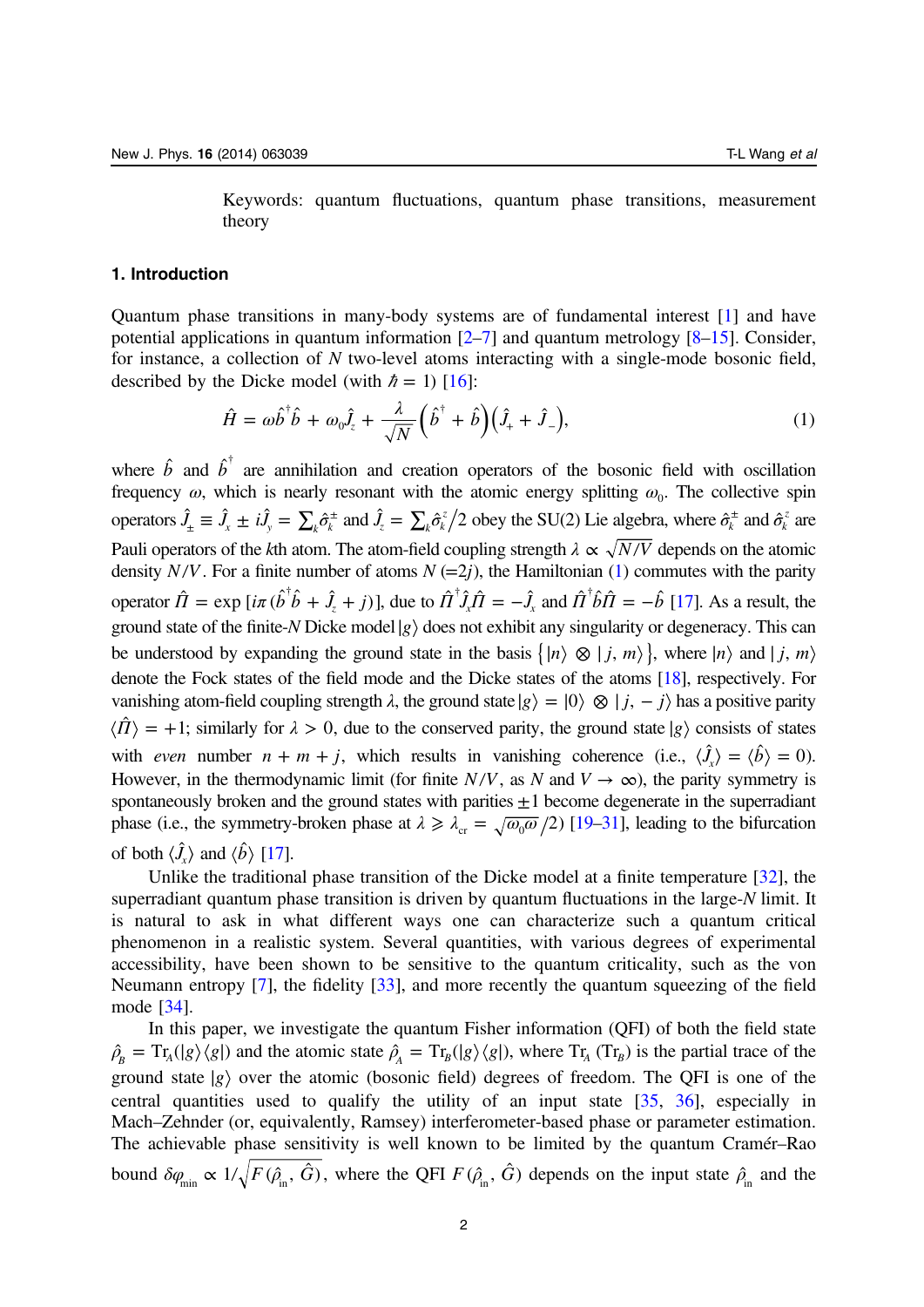<span id="page-2-0"></span>choice of phase-shift generator  $\hat{G}$  [\[36](#page-17-0)–[38\]](#page-17-0). For a spin state  $\hat{\rho}_{in}$  with fixed and finite N, the inequality  $F(\hat{\rho}_{in}, \hat{G}) > N$  provides not only a criterion of phase sensitivity better than the classical limit (i.e.,  $\delta \varphi_{\min} < 1/\sqrt{N}$ ), but also a sufficient condition for the multiparticle entanglement of  $\hat{\rho}_{\text{in}}$  [\[37](#page-17-0)].

Recently, Ma and Wang [\[12](#page-16-0)] have shown that the QFI is a sensitive probe of a quantum phase transition in the Lipkin–Meskhov–Glick model. Inspired by their work, we investigate the QFI of both the atomic state  $\hat{\rho}_A$  and the field state  $\hat{\rho}_B$  in the Dicke model. Unlike the finite-N spin systems studied elsewhere, the states we consider here are in general mixed states and the calculation of the QFI becomes more complex. Our numerical results show that near the critical point  $\lambda_{cr}$ , the QFI of each subsystem can surpass the classical limit due to the appearance of quadrature squeezing in  $\hat{\rho}_{A,B}$ . As the coupling strength  $\lambda \gg \lambda_{cr}$ , both  $\hat{\rho}_A$  and  $\hat{\rho}_B$  become highly mixed states, which leads to the QFI of the field returning to the classical limit, while for the atoms the QFI tends to zero. In the thermodynamic limit, we find that there exists analytical relationships between the QFI and the reduced variances, which show clearly the squeezinginduced enhancement of the QFI. More interestingly, we find that the derivative of  $F(\hat{\rho}_{AB}, \hat{G})$ for each subsystem is divergent at  $\lambda = \lambda_{cr}$ , similar to the fidelity of the ground state  $|g\rangle$  in the one dimensional Ising chain [[33\]](#page-16-0). This finding suggests that the QFI of the two subsystems in the Dicke model can identify the superradiant quantum phase transition.

Our paper is organized as follows. In section 2, we present numerical results of the QFI of the atomic and the field subsystems by exactly diagonalizing the finite-N Dicke Hamiltonian [[21,](#page-16-0) [25](#page-16-0)]. In section [3,](#page-8-0) analytical results of the QFI and its relationship with the reduced variance for each subsystem are derived in the thermodynamic limit. Finally, we present a brief conclusion and discuss the role of the so-called  $\hat{A}^2$  term.

#### 2. QFI in the finite-N Dicke model

We first examine the field state  $\hat{\rho}_R = Tr_A(|g\rangle\langle g|)$  of the finite-N Dicke model by numerically evaluating the QFI with respect to  $\hat{\rho}_R(\varphi) = \exp(-i\varphi \hat{G}) \hat{\rho}_R \exp(i\varphi \hat{G})$ , where  $\varphi$  is an unknown phase shift and  $\hat{G}$  is the phase-shift generator  $(=\hat{b}^\dagger \hat{b}$  for the single-mode field [[38\]](#page-17-0)). In general, the field state  $\hat{\rho}_{B}(\varphi)$  is a mixed state and the QFI is given by [[36](#page-17-0)–[41](#page-17-0)]

$$
F(\hat{\rho}_B, \hat{G}) = 4 \sum_n p_n \left(\Delta \hat{G}\right)_n^2 - \sum_{m \neq n} \frac{8p_m p_n}{p_m + p_n} \left| \left\langle \psi_m | \hat{G} | \psi_n \right\rangle \right|^2, \tag{2}
$$

where the weights  $\{p_n\}$  are *nonzero* eigenvalues of  $\hat{\rho}_B$ , and  $\{\ket{\psi_n}\}\$  are the corresponding eigenvectors. The first term of equation (2) is a weighted average over the QFI for each pure state  $|\psi_n\rangle$ , and the variance is  $(\Delta \hat{G})_n^2 \equiv \langle \psi_n | \hat{G}^2 | \psi_n \rangle - |\langle \psi_n | \hat{G} | \psi_n \rangle|^2$ . The second term is simply a negative correction (cf [[41\]](#page-17-0)). For a pure coherent state  $|a\rangle$ , with mean number of bosons  $\bar{n} = |\alpha|^2$ , the QFI of the bosonic field  $F(\hat{\rho}_B, \hat{G})$ , denoted shortly by  $F_B$ , is simply given by  $F_B = 4(\Delta \hat{b}^\dagger \hat{b})^2 = 4\bar{n}$ . Therefore, the ultimate sensitivity is limited by  $\delta \varphi_{\min}^{\text{cl}} = 1/(2\sqrt{\bar{n}})$ , known as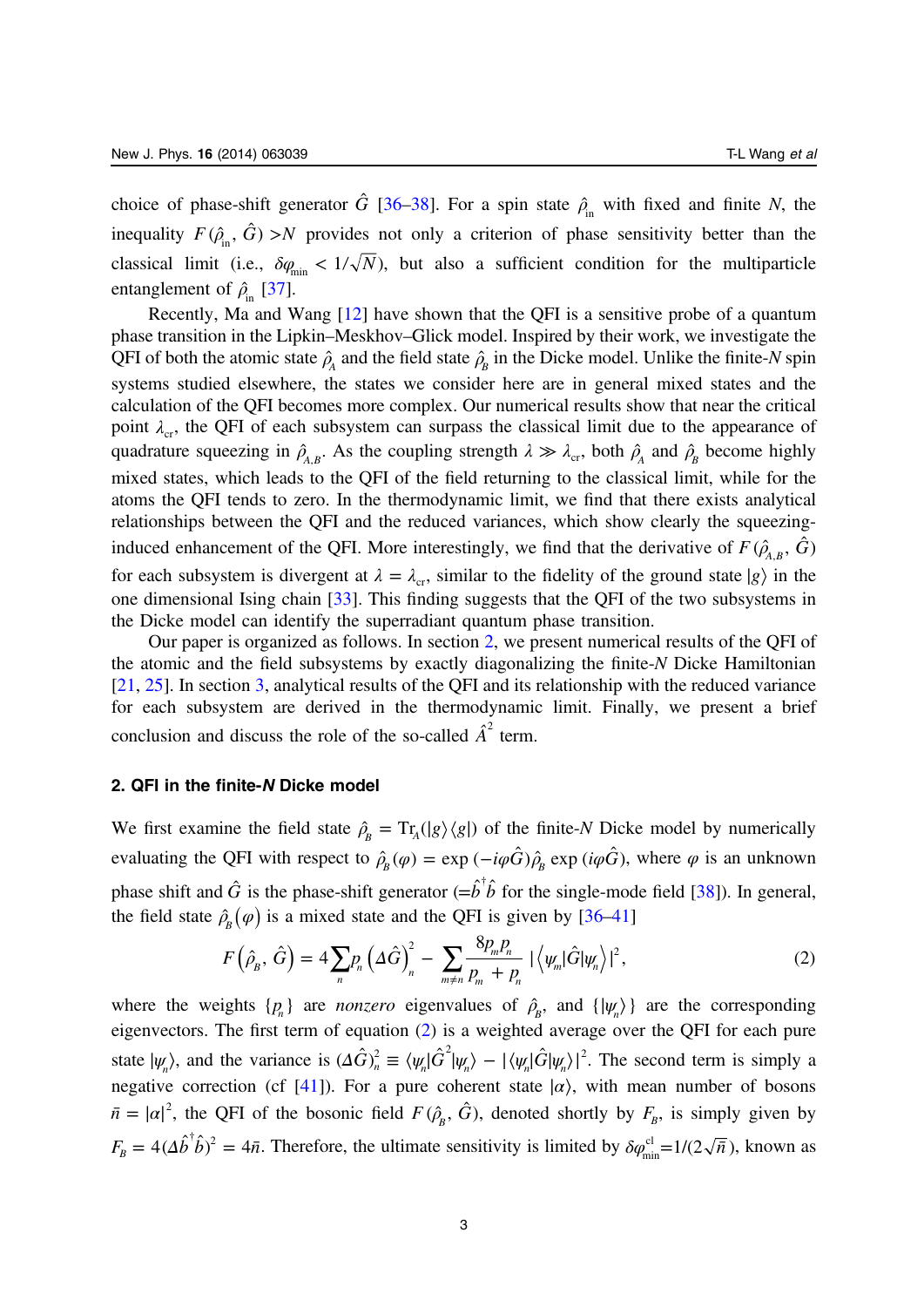<span id="page-3-0"></span>

**Figure 1.** Scaled quantum Fisher information of the bosonic field  $F_R/(4\bar{n})$  (a) and that of the atoms  $F_A/N$  (b) as a function of the coupling strength  $\lambda$  for a finite number of atoms  $N = 2, 6, 10,$  and 20, as indicated by the arrow. Horizontal dotted lines: the classical (or shot-noise) limit for the field mode  $F_B = 4\bar{n}$  (with mean number of bosons  $\bar{n}$ ) and that of the atoms  $F_A = N$ . Dashed lines: analytical results of the QFI in the thermodynamic limit (i.e.,  $N = \infty$ ). For each state  $\hat{\rho}_{A,B}$ , the derivative of the QFI has a singularity at the critical point  $\lambda_{cr}$ . Other parameter: the critical coupling  $\lambda_{cr} \equiv \sqrt{\omega \omega_0}/2 = 1/2$  on resonant condition  $\omega = \omega_0 = 1$ .

the classical (or shot-noise) limit. A sub shot-noise-limited phase sensitivity with  $\delta\varphi < \delta\varphi_{\min}^{cl}$  is achievable provided that  $F_B > 4\bar{n}$  (see figure 1(a)), which has also been shown to be a nonclassical criterion of  $\hat{\rho}_B$  for the single-mode linear interferometer [[42\]](#page-17-0).

The atoms in the ground state  $\hat{\rho}_A = Tr_B(|g\rangle \langle g|)$  can also be used as a probe of a Ramsey interferometer. First, an external  $\pi/2$ -pulse is required to rotate the atomic spin about the  $\hat{J}_y$  axis. Next, a phase shift  $\varphi = \omega_0 \tau$  is accumulated during free evolution under the Hamiltonian  $\omega_0 \hat{J}_z$ .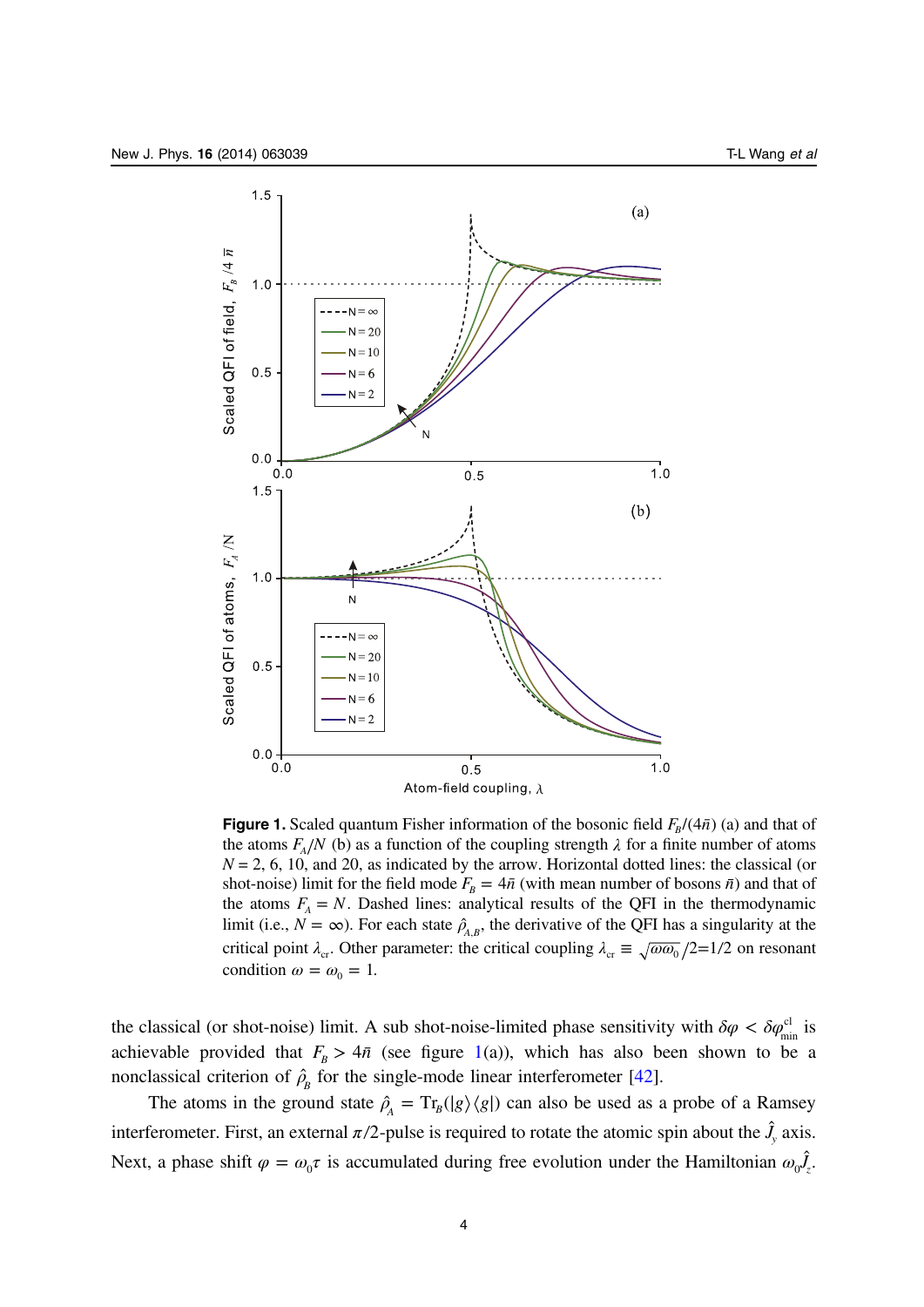Finally, a second  $\pi/2$ -pulse is applied to extract the phase information. The total action of the pulses and the phase accumulation is equivalent with an unitary operator exp ( $-iφλ$ ). Again, the QFI of the reduced atomic state  $\hat{\rho}_A(\varphi) = \exp(-i\varphi \hat{J}_x)\hat{\rho}_A \exp(i\varphi \hat{J}_x)$  is given by equation [\(2](#page-2-0)), where the phase-shift generator  $\hat{G}$  is replaced by  $\hat{J}_x$  and  $\{|\psi_n\rangle\}$  are eigenvectors of  $\hat{\rho}_A$  with nonzero weights  $p_n$ . For a coherent spin state  $|j, -j\rangle = | \downarrow \rangle^{\otimes N}$ , the QFI of the atoms is given by  $F(\hat{\rho}_A, \hat{J}_x) = 4(\Delta \hat{J}_x)^2 = N$ , so the sensitivity is limited by  $\delta \varphi_{\min}^{\text{cl}} = 1/\sqrt{N}$  (i.e., the classical limit). Hereafter, we denote the QFI of the atoms as  $F_A$ , to distinguish it from that of the bosonic field  $F_B$ .

In figure [1](#page-3-0), we plot the scaled QFI of the field  $F_B/(4\bar{n})$  and that of the atoms  $F_A/N$  against the atom-field coupling strength  $\lambda$ . We first calculate the ground state for the finite-N system, which takes the form of  $[21, 25]$  $[21, 25]$  $[21, 25]$  $[21, 25]$ :

$$
|g\rangle = \sum_{n=0}^{n_{\text{max}}} \sum_{m=-j}^{+j} c_{n,m} |n\rangle \otimes |j, m\rangle, \qquad (3)
$$

where  $n_{\text{max}}$  is a cutoff photon number,  $m \in [-j, +j]$  for  $j = N/2$ , and the probability amplitudes  $c_{n,m}$  are obtained numerically by diagonalizing the Dicke Hamiltonian ([1](#page-1-0)). Due to the conserved parity  $\hat{\Pi}$ , the Hilbert space only contains the states  $|n\rangle \otimes |j, m\rangle$  with even excitation number  $n + m + j$ , which in turn gives the dimension of the subspace  $[(N + 1)(n_{\text{max}} + 1) +1]/2$ . In our numerical calculations, the value of  $n_{\text{max}}$  is increased until the quantities of interests remain unchanged [[43](#page-17-0)]. Since the subspace is still huge, we evaluate the ground state for the number of atoms up to  $N = 20$ , limited by our computational resources. Next, for each subsystem  $\hat{\rho}_{A,B}$ , we can obtain the variances of the quadrature operators and the phase-shift generators. To solve the QFI, we further calculate the eigenvalues and the associated eigenvectors of  $\hat{\rho}_{A,B}$  and insert them into equation ([2\)](#page-2-0). As depicted by the solid curves of figure [1](#page-3-0)(a), one can find that for vanishing  $\lambda$ , the QFI of the field  $F_B/(4\bar{n}) = 0$  because the bosonic field is in a vacuum state, i.e.,  $\hat{\rho}_B = |0\rangle\langle 0|$  at  $\lambda = 0$ . In contrast, the QFI of the atoms is given by  $F_A = N$  for the coherent spin state  $\hat{\rho}_A = |j, -j\rangle\langle j, -j|$ , as mentioned above. When the coupling  $\lambda$  increases up to its critical point  $\lambda_c$ , the ground state contains a large number of excitations [[21](#page-16-0), [28\]](#page-16-0) and  $F_B$  begins to increase. It surpasses the classical limit around  $\lambda_{cr}$  as the ratio  $F_B/(4\bar{n}) > 1$  (see the solid lines of figure [1\(](#page-3-0)a)). From figure [1](#page-3-0)(b), one can note that the QFI of  $\hat{\rho}_A$  with small N cannot beat the classical limit; the ratio  $F_A/N$  is always smaller than 1 and decreases monotonically with increasing  $\lambda$ . Only for a large enough number of atoms (say,  $N > 10$ ), can the scaled QFI  $F_A/N$  be larger than 1 around the critical point  $\lambda_{cr}$ .

It is interesting to observe two key features of the finite-N Dicke model: (i) near the critical point  $\lambda_{cr}$ , both  $\hat{\rho}_A$  and  $\hat{\rho}_B$  provide enhanced QFI beyond the classical limits, although they are in general highly mixed states; (ii) for  $\lambda \gg \lambda_c$ , the QFI of the field approaches the classical limit, i.e.,  $F_B \rightarrow 4\bar{n}$ , while for the atoms,  $F_A \rightarrow 0$ . To understand this behavior we study in detail the quantum nature of  $\hat{\rho}_{A,B}$  (see below). In section [3](#page-8-0), we further present analytical results of the QFI in the thermodynamic limit (i.e.,  $N = \infty$ ), and find that both  $F_R/(4\bar{n})$  and  $F_A/N$  show critical behavior at  $\lambda = \lambda_{cr}$ .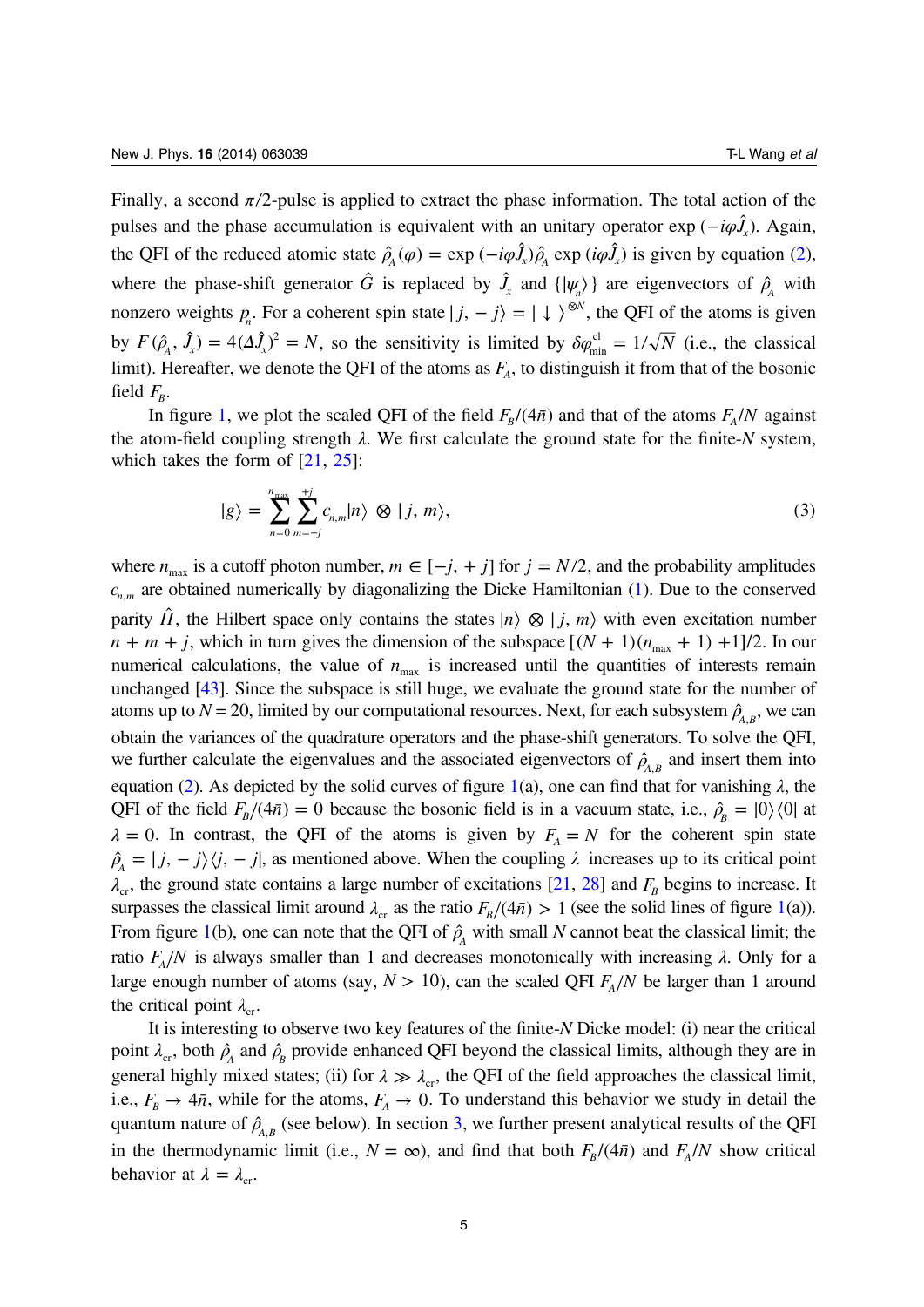<span id="page-5-0"></span>The quantum nature of  $\hat{\rho}_{A,B}$  can be partially visualized by the quasi-probability distribution of the atoms  $Q_{A}(\theta, \phi) = \langle \theta, \phi | \hat{\rho}_{A} | \theta, \phi \rangle$  and that of the bosonic field  $Q_{B}(\alpha) = \langle \alpha | \hat{\rho}_{B} | \alpha \rangle$ , where  $|\alpha\rangle = \exp(\alpha \hat{b}^{\dagger} - \alpha^* \hat{b})|0\rangle$  and  $|\theta, \phi\rangle = \exp(\eta \hat{J}_+ - \eta^* \hat{J}_-) |j, -j\rangle$  (with  $\eta = \theta e^{-i\phi/2}$ ) denote coherent states of the two subsystems [\[18](#page-16-0)]. Overall, there is a one-to-one correspondence between  $Q_A$  and  $Q_B$ , as depicted in figure [2.](#page-6-0) For vanishing  $\lambda$ , both  $\hat{\rho}_A$  and  $\hat{\rho}_B$  are also minimumuncertainty states, which exhibit isotropic quasi-probability distributions  $Q_A(\theta, \phi) = \cos^{4j}(\theta/2)$ and  $Q_B(\alpha) = \exp(-|\alpha|^2)$  $Q_B(\alpha) = \exp(-|\alpha|^2)$  $Q_B(\alpha) = \exp(-|\alpha|^2)$  (see figure 2(a)). When  $\lambda$  crosses  $\lambda_{cr}$ , from figure 2(b), we find that both  $Q_A$  and  $Q_B$  become elliptical, implying the appearance of phase-squeezed states for the two subsystems.

To confirm the presence of nonclassical states at  $\lambda \sim \lambda_{cr}$ , we consider the quadrature squeezing of the field state  $\hat{\rho}_B$ , following the original calculations by Emary and Brandes [\[21](#page-16-0)]. As usual in quantum optics, we introduce a quadrature operator

$$
\hat{X}_{\sigma} = \frac{1}{2} \left( \hat{b} e^{-i\sigma} + \hat{b}^{\dagger} e^{i\sigma} \right),\tag{4}
$$

where the squeezing angle  $\sigma \in [0, \pi/2]$  is to be determined. When  $\sigma = 0$  or  $\pi/2$ , the quadrature operator represents the amplitude or the phase component of the field mode, i.e.,  $\hat{X}_0 = (\hat{b} + \hat{b}^{\dagger})/2$  or  $\hat{X}_{\pi/2} = (\hat{b} - \hat{b}^{\dagger})/(2i)$ . For vanishing coupling  $\lambda$ , the field is in the vacuum state  $|0\rangle$  and hence the variance  $(\Delta \hat{X}_\sigma)^2 = 1/4$ , which is the classical limit of the field variance and is independent of the squeezing angle  $\sigma$ . This isotropic variance has been depicted in the right panel of figure [2](#page-6-0)(a). As the coupling  $\lambda$  increases, one finds

$$
\left(\Delta \hat{X}_{\sigma}\right)^{2} = \frac{1}{4} + \frac{\text{Re}\left\langle \hat{b}^{2}\right\rangle \cos\left(2\sigma\right) + \left\langle \hat{b}^{\dagger}\hat{b}\right\rangle}{2},
$$

where we have used  $\langle \hat{b} \rangle = 0$  and  $\langle \hat{b}^2 \rangle \in \mathbb{R}$ , due to the parity symmetry  $\hat{\Pi}^{\dagger} \hat{b} \hat{\Pi} = -\hat{b}$  and the real atom-field coupling λ. Minimizing  $(Δ\hat{X})^2$  with respect to  $σ$ , we obtain the optimal squeezing angle  $\sigma_{op} = 0$  or  $\pi/2$  $\pi/2$ . Our numerical result in figure 2(b) suggests  $\sigma_{op} = \pi/2$ , which means that the optimal squeezing occurs along the  $\hat{X}_{\pi/2}$  axis with the reduced variance  $(\Delta \hat{X}_{\pi/2})^2$  smaller than the classical limit 1/4. In figure [3\(](#page-7-0)a), we confirm that the degree of squeezing  $4(\Delta \hat{X}_{\pi/2})^2 < 1$ , and that it is minimized at  $\lambda \sim \lambda_{cr}$  for large enough N.

Similarly, one can consider the spin squeezing of the atomic state  $\hat{\rho}_A$ . Due to the conserved parity, the atoms have vanishing coherence  $\langle \hat{J}_+ \rangle = 0$  and hence the total spin  $\langle \hat{J} \rangle = (0, 0, \langle \hat{J}_z \rangle)$ , similar to that of the Lipkin–Meshkov–Glick model [[4](#page-16-0)–[6](#page-16-0), [12](#page-16-0)]. To quantify the degree of spin squeezing [[43](#page-17-0)–[49](#page-17-0)], one can introduce a spin component  $\hat{J}_\phi = \hat{J}_r \cos \phi + \hat{J}_r \sin \phi$ , which is normal to the total spin. Again, the squeezing angle  $\phi$  is to be determined. Since  $\langle \hat{J}_\phi \rangle = 0$ , we obtain the variance of  $\hat{J}_{\phi}$  as

$$
\left(\Delta J_{\phi}\right)^{2} = \frac{1}{2}\bigg[\left\langle \hat{J}_{x}^{2} + \hat{J}_{y}^{2}\right\rangle + \text{Re}\left\langle \hat{J}_{+}^{2}\right\rangle \cos\left(2\phi\right)\bigg],
$$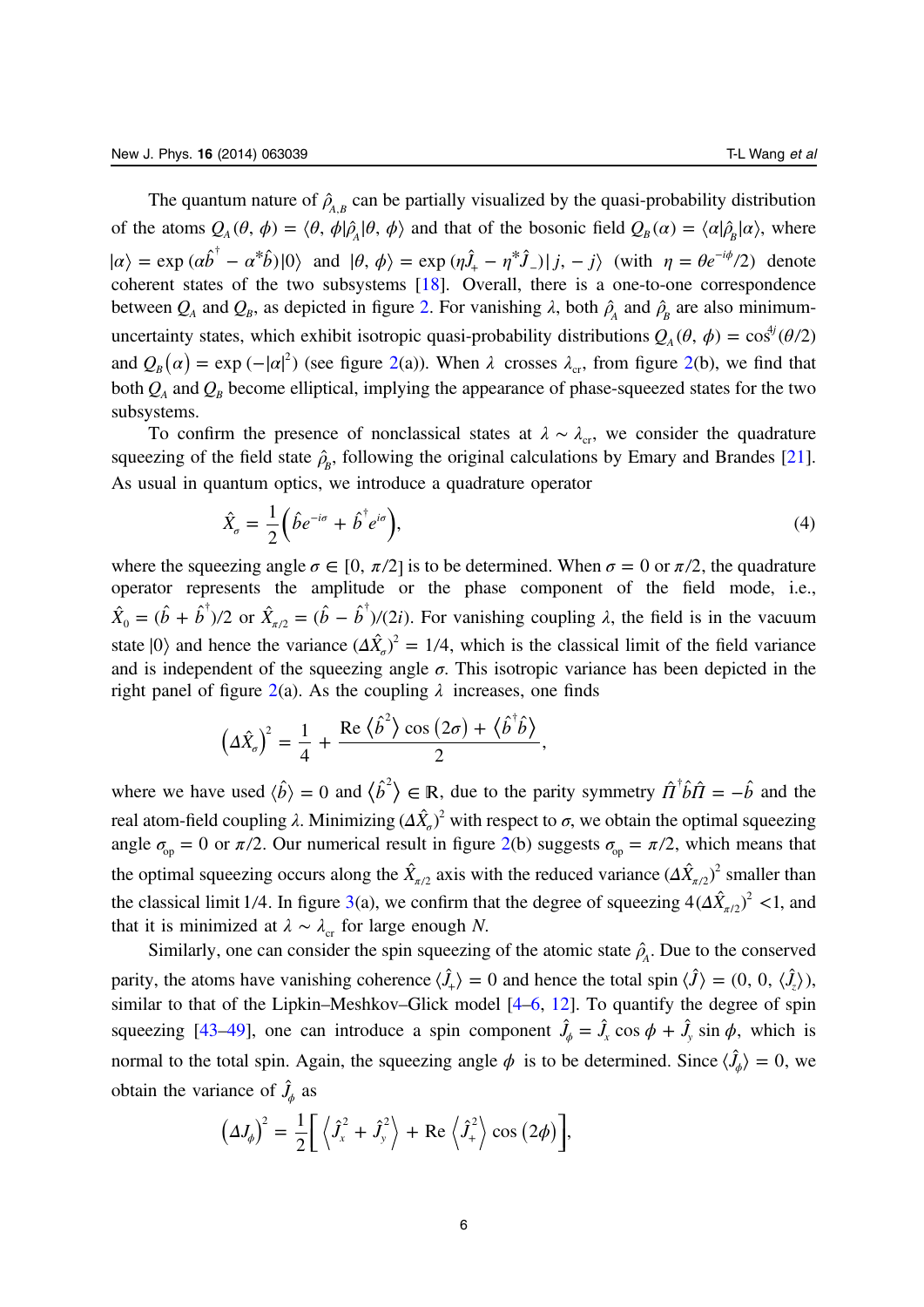<span id="page-6-0"></span>

**Figure 2.** Quasi-probability distributions  $Q_A(\theta, \phi)$  (left panel) and  $Q_B(\alpha)$  (right panel) of the ground state of the Dicke Hamiltonian with  $N = 20$  and the atom-field coupling strength  $\lambda = 0$  (a), 0.54 (b), and 1 (c). The axes on the Bloch sphere (top view from the south pole) are given by  $J_{x,y,z} = \langle \hat{J}_{x,y,z} \rangle$ , while for that of the field mode, Re  $\alpha = \langle \hat{X}_0 \rangle$  and *Im*  $\alpha = \langle \hat{X}_{\pi/2} \rangle$ *. The expectation values are taken with respect to the coherent states*  $|\theta, \phi \rangle$ and  $\alpha$ , respectively. Other parameters: the critical coupling  $\lambda_{cr} = 1/2$ , the same as in figure [1](#page-3-0). The density of  $Q_A$  is normalized by its maximal value [\[44](#page-17-0), [45](#page-17-0)], i.e.,  $Q_{A,max} = 1$ (a), 0.557 (b), and 0.5 (c).

where we have used Im  $\langle \hat{J}_x^2 \rangle \equiv \langle \hat{J}_x \hat{J}_y + \hat{J}_y \hat{J}_x \rangle = 0$ . It is easy to find the optimal squeezing angle  $\phi_{\text{op}} = 0$  or  $\pi/2$  [[45\]](#page-17-0), and the left panel of figure 2(b) suggests  $\phi_{\text{op}} = \pi/2$ , corresponding to spin squeezing and anti-squeezing in the  $\hat{J}_y$  and the  $\hat{J}_x$  axes, respectively. A spin squeezed state is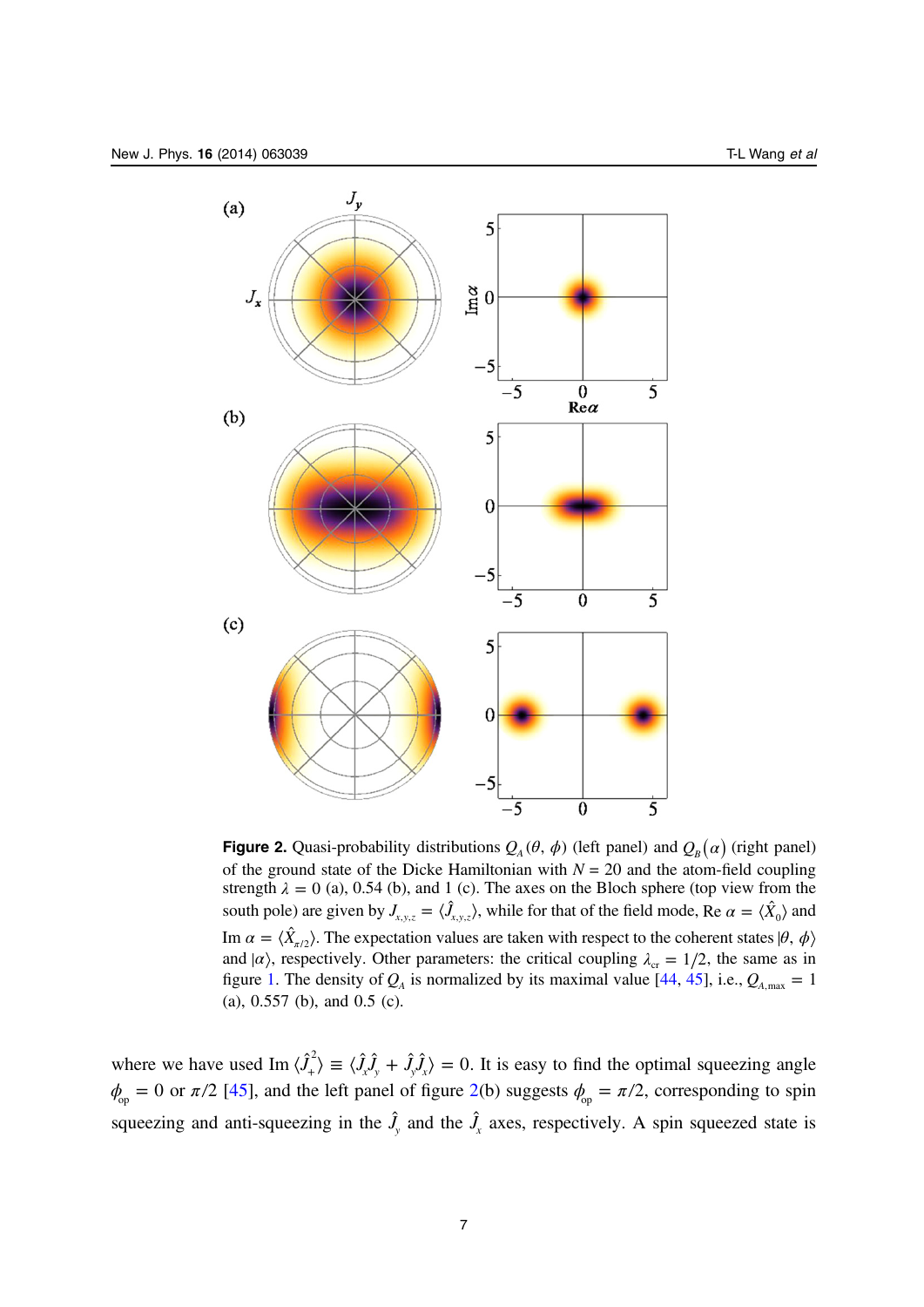<span id="page-7-0"></span>

**Figure 3.** Degree of quadrature squeezing for the field mode  $4(\Delta \hat{X}_{\pi/2})^2$  (a), and that of spin squeezing for the atoms  $\xi^2$  (b) against the coupling strength  $\lambda$  for the number of atoms  $N = 2, 6, 10,$  and 20, as indicated by the arrow. Dashed lines: analytical results in the thermodynamic limit (i.e.,  $N = \infty$ ). The local minimum of the reduced variances indicates quadrature squeezing of  $\hat{\rho}_{AB}$  at the critical point  $\lambda_{cr} = 0.5$  (on resonance, as figure [1\)](#page-3-0).

defined if the reduced variance of  $\hat{J}_y$  is smaller than the classical limit *N*/4 [\[43](#page-17-0)–[49\]](#page-17-0). As shown in figure 3(b), one can see that the squeezing parameter  $\xi^2 = 4(\Delta \hat{J}_y)^2/N$  is minimized around  $\lambda_{cr}$ .

From the solid lines of figure [1](#page-3-0), we also note that as the coupling  $\lambda \gg \lambda_{cr}$ , the QFI of the field  $F_B \rightarrow 4\bar{n}$ , while for the atoms  $F_A \rightarrow 0$ . This behavior can be understood by examining the ground state of the finite-N Dicke Hamiltonian with  $\lambda \to \infty$  [\[50](#page-17-0)–[52](#page-17-0)]. In this ultra-strong coupling regime, the number of bosons  $\bar{n} \propto \lambda^2 \to \infty$  and hence the dominant term of the Dicke Hamiltonian is given by  $\hat{H}_0 = \omega \hat{b}^\dagger \hat{b} + 2\lambda (\hat{b} + \hat{b}^\dagger) \hat{J}_x/\sqrt{N}$ . Minimizing the energy of  $\hat{H}_0$  with respect to a product of coherent states  $|a\rangle \otimes |j, m\rangle_x$ , one can obtain the atomic state  $\hat{\rho}_A = (|j, +j\rangle)_x \hat{i}(j, +j| + |j, -j\rangle)_x \hat{j}(j, -j|)/2$ , where  $|j, \pm j\rangle_x$ , being eigenvectors of  $\hat{J}_x$ ,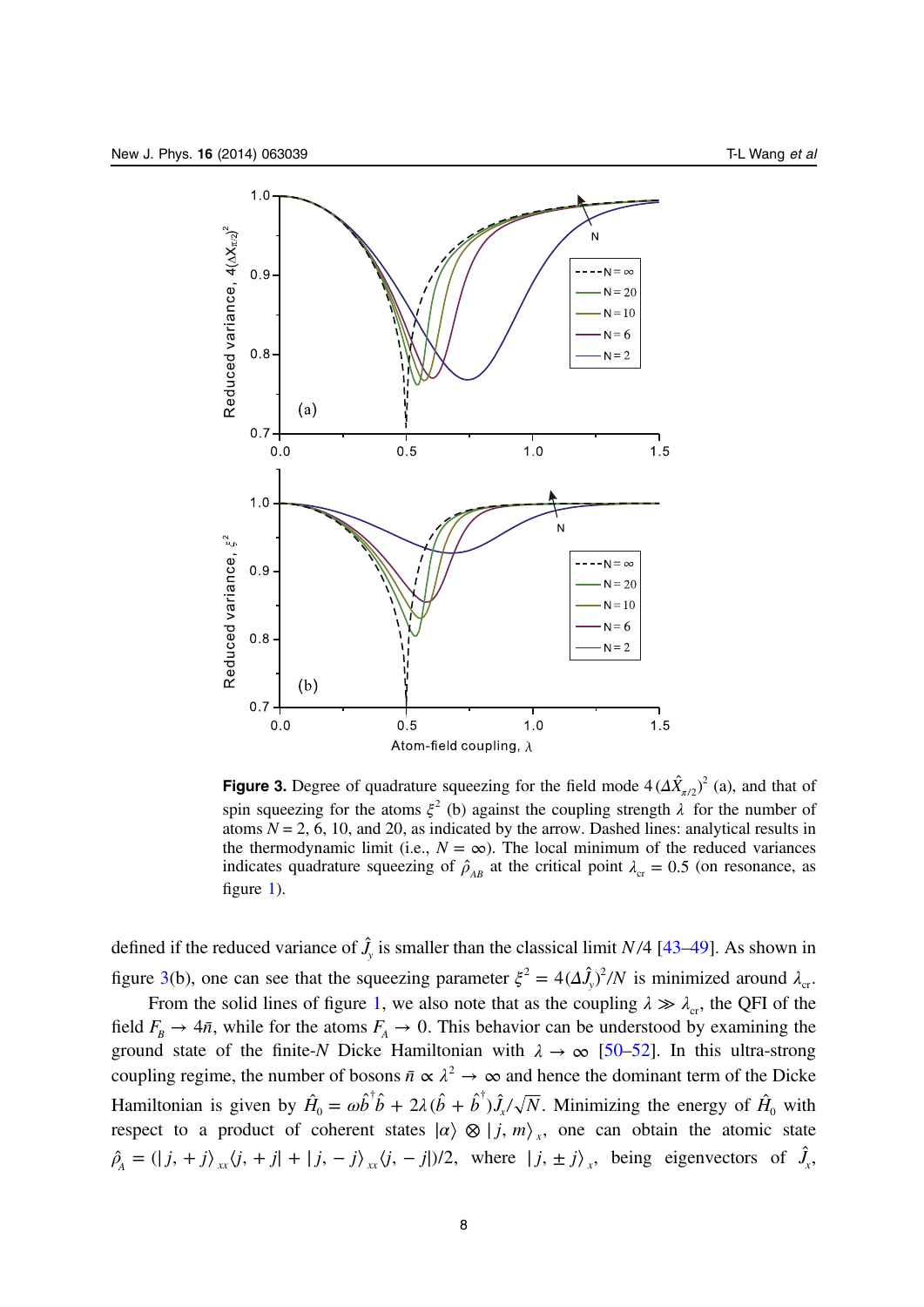<span id="page-8-0"></span>provide the variances  $(\Delta \hat{J}_x)^2 = 0$ . Therefore, from equation ([2\)](#page-2-0) we have  $F_A \to 0$  as  $\lambda \to \infty$ . Similarly, the field state is given by  $\hat{\rho}_B = (|\pm \alpha_0\rangle \langle +\alpha_0| + |-\alpha_0\rangle \langle -\alpha_0|)/2$ , where  $|\pm \alpha_0\rangle$ , with the amplitude  $\alpha_0 = \lambda \sqrt{N}/\omega$ , denoting coherent states [\[50](#page-17-0)–[52](#page-17-0)]. It is easy to find that as the amplitude  $\alpha_0 (\alpha \lambda) \rightarrow \infty$ , the two coherent states  $| \pm \alpha_0 \rangle$ , almost orthogonal with each other, provide the variances  $(\Delta \hat{b}^\dagger \hat{b})^2_{\pm} = \alpha_0^2 = \bar{n}$ . As a result, we obtain the total QFI of the bosonic field  $F_B \approx 4 \sum_{\pm} P_{\pm} (\Delta \hat{b}^{\dagger} \hat{b})^2_{\pm} = 4 \bar{n}$  (due to  $p_{\pm} = 1/2$ ), leading to the ratio  $F_B/(4 \bar{n}) \to 1$  as  $\lambda \to \infty$ .

When the coupling  $\lambda \gg \lambda_{cr}$ , the quasi-probability distribution of  $\hat{\rho}_{A,B}$  contains two contributions, i.e.,  $Q_{A,B} = (I_+ + I_+)/2$ , with  $I_+ = [1 \pm \sin(\theta) \cos(\phi)]^{N/2^N}$  for the atoms and  $I_{\pm} = \exp(-|\alpha \pm \alpha_0|^2)$  $I_{\pm} = \exp(-|\alpha \pm \alpha_0|^2)$  $I_{\pm} = \exp(-|\alpha \pm \alpha_0|^2)$  for the bosonic field, as illustrated in figure 2(c). In addition, we obtain the reduced variances  $(\Delta \hat{J}_y)^2 = N/4$  (i.e.,  $\xi^2 = 1$ ) and  $(\Delta \hat{X}_{\pi/2})^2 = 1/4$  (see the solid curves in figure [3\)](#page-7-0), as well as the increased variances  $(\Delta \hat{X}_0)^2 = \alpha_0^2 + 1/4$  $\int_0^2 + 1/4$  and  $(\Delta \hat{J}_x)^2 = N^2/4$ , which have been confirmed by [[53\]](#page-17-0).

#### 3. QFI in the thermodynamic limit

In this section, we first briefly review the quantum critical behavior of the Dicke model in the thermodynamic limit based on the solution outlined by Emary and Brandes [\[21](#page-16-0)], and then present analytical results of the QFI for the field and the atomic subsystems.

The standard procedure for the diagonalization of the Dicke Hamiltonian consists of four steps [[21\]](#page-16-0). First, performing the Holstein–Primakoff transformation  $\hat{J}_+ = (\hat{J}_-)^{\dagger} = \hat{a}^{\dagger} \sqrt{N} - \hat{a}^{\dagger} \hat{a}$ and  $\hat{J}_z = \hat{a}^\dagger \hat{a} - N/2$ , one can write down the Dicke Hamiltonian and the parity in terms of bosonic operators  $\hat{a}$  and  $\hat{b}$ . Second, the operators  $\hat{a}$  and  $\hat{b}$  are decomposed as

$$
\hat{a} = \delta \hat{a} \pm \alpha_s, \quad \hat{b} = \delta \hat{b} \mp \beta_s,
$$
\n<sup>(5)</sup>

where  $\alpha_s$  ( $\beta_s$ ) denotes the mean-field part and  $\delta \hat{a}$  ( $\delta \hat{b}$ ) the quantum fluctuation for each subsystem. Third, one obtains the Dicke Hamiltonian up to quadratic order in  $\delta \hat{a}$  and  $\delta \hat{b}$  by eliminating their linear terms, which gives the solution for the mean field parts [\[21](#page-16-0)]:

$$
\alpha_s = \sqrt{\frac{N(1-\mu)}{2}}, \quad \beta_s = \frac{\lambda}{\omega} \sqrt{N(1-\mu^2)}, \tag{6}
$$

where the order parameters  $\alpha_s$  and  $\beta_s$  are vanishing for  $\mu = 1$  in the normal phase (i.e.,  $\lambda < \lambda_{cr} = \sqrt{\omega \omega_0}/2$ , and  $\alpha_s$ ,  $\beta_s \sim O(\sqrt{N})$  for  $\mu = (\lambda_{cr}/\lambda)^2 < 1$  in the superradiant phase; the parameter  $\mu$  allows a unified description in both phases<sup>6</sup>. Finally, one can diagonalize the effective Hamiltonian by introducing the Bogoliubov transformation:  $\hat{q}_1 = \hat{X}_B \cos \gamma - \hat{X}_A \sin \gamma$ and  $\hat{q}_2 = \hat{X}_B \sin \gamma + \hat{X}_A \cos \gamma$ , where  $\hat{q}_{1,2}$  denote the position operators of the polaritons and  $\hat{X}_{A,B}$ 

<sup>&</sup>lt;sup>6</sup> Following [\[34](#page-17-0)], we define the parameter  $\mu = 1$  in the normal phase (i.e.,  $\lambda < \lambda_{cr}$ ), and  $\mu = \omega_0 \omega/(2\lambda)^2 = (\lambda_{cr}/\lambda)^2$ in the superradiant phase (i.e.,  $\lambda \ge \lambda_{cr}$ ), for which the quantities, such as  $\tilde{\omega} = \omega_0 (1 + \mu)/2\mu$ , the mixing angle  $\gamma$ , and our results (equations  $(12)$  $(12)$ – $(15)$  $(15)$ ) keep being valid in the two phases.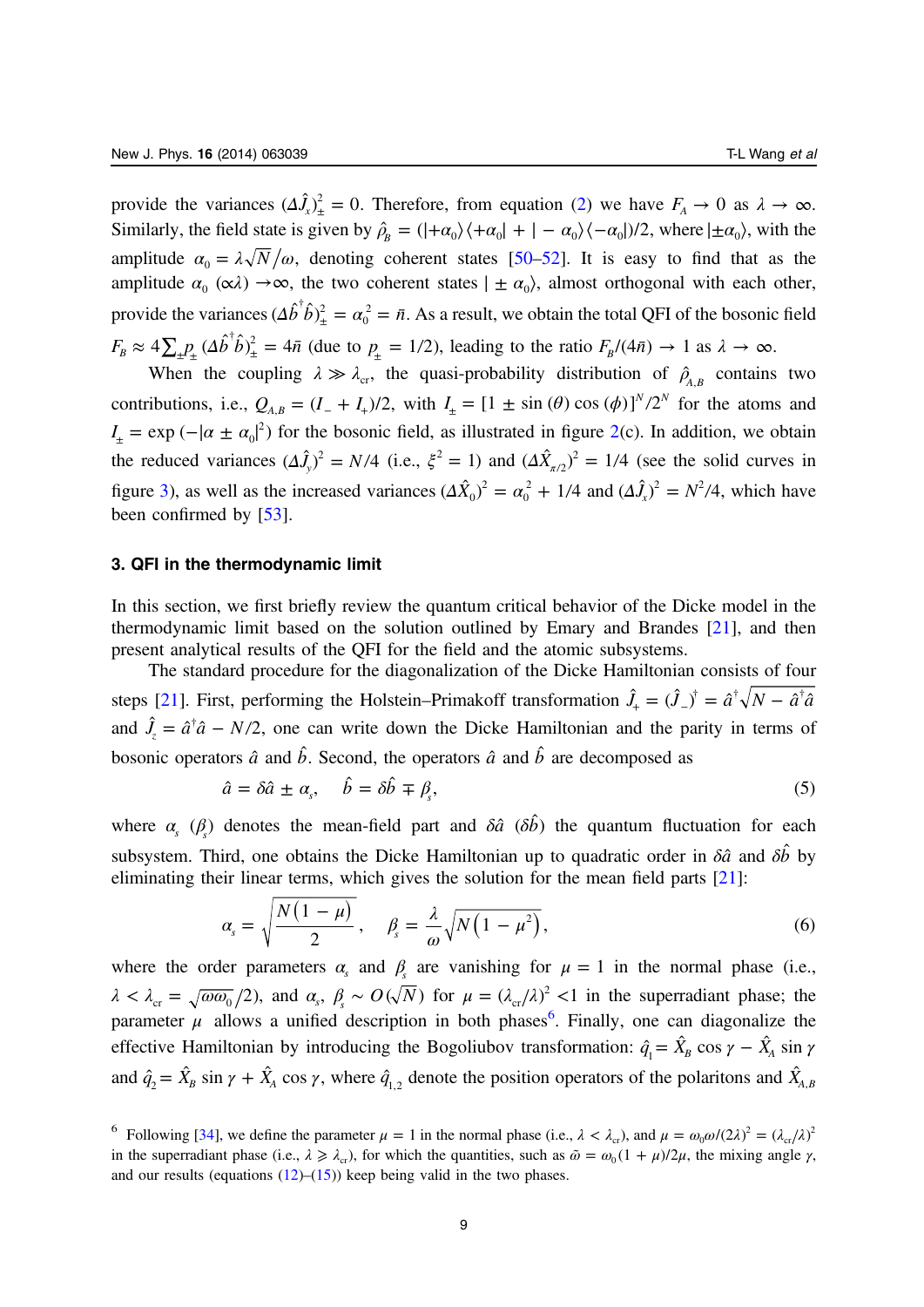<span id="page-9-0"></span>are that of the atoms (A) and the bosonic field (B), i.e.,  $\hat{X}_A \propto (\delta \hat{a}^{\dagger} + \delta \hat{a})$  and  $\hat{X}_B \propto (\delta \hat{b}^{\dagger} + \delta \hat{b})$ . For the mixing angle  $\gamma$  given by tan  $(2\gamma) = 4\lambda \sqrt{\omega_0 \omega \mu}/[(\omega_0/\mu)^2 - \omega^2]$ , one can obtain the Hamiltonian of the two-mode polaritons, with the excitation energies  $\varepsilon_k$  (for  $k = 1, 2$ ) determined by [[21](#page-16-0)],

$$
\varepsilon_{k}^{2} = \frac{\omega^{2} + (\omega_{0}/\mu)^{2}}{2} + \frac{(-1)^{k}}{2} \sqrt{\left[\omega^{2} - (\omega_{0}/\mu)^{2}\right]^{2} + (4\lambda)^{2} \omega \omega_{0}\mu},
$$
\n(7)

where  $\mu$  takes different values in the two phases (see footnote 6). In the position space of the polaritons, the ground-state wave function is given by  $\Psi_g(q_1, q_2) \equiv \langle q_1, q_2 | g \rangle = (\varepsilon_1 \varepsilon_2/\pi^2)^{1/4}$  $\exp\left[-(\varepsilon_1 q_1^2 + \varepsilon_2 q_2^2)/2\right]$  $\frac{2q_2^2}{2q_2^2}$  which, according to the Bogoliubov transformation, can also be expressed in the coordinates of the atomic and the field operators  $\hat{X}_{A,B}$ .

The two possible shifts in equation ([5](#page-8-0)) correspond to opposite spatial displacements of the ground state in position space, due to  $\hat{X}_A = \sqrt{\omega_0/\tilde{\omega}} (\hat{x}_A \mp \alpha_s \sqrt{2/\omega_0})$  and  $\hat{X}_B = \hat{x}_B \pm \beta_s \sqrt{2/\omega_0}$ , where  $\tilde{\omega} = \omega_0 (1 + \mu)/2\mu$  (see footnote 6) and  $\hat{x}_{A,B}$  are the position operators before the displacements. We first consider the atomic state  $\hat{\rho}_A$  under one choice of the displacements. The reduced density matrix of the atoms can now be obtained by integrating  $\psi_g \psi_g^*$  over the coordinate of the field operator  $\hat{X}_B$ , as done in [[7\]](#page-16-0). The result has the same form as that of a thermal oscillator (see appendix, also [[54\]](#page-17-0)), with unit mass and the effective oscillation frequency

$$
\Omega = \frac{\varepsilon_1 \varepsilon_2}{\varepsilon_1 c^2 + \varepsilon_2 s^2} \sqrt{1 + \frac{(\varepsilon_1 - \varepsilon_2)^2 c^2 s^2}{\varepsilon_1 \varepsilon_2}},
$$
\n(8)

where we have set  $c = \cos \gamma$ ,  $s = \sin \gamma$ , and  $\cosh (\beta \Omega) = 1 + 2\varepsilon_1 \varepsilon_2 [(\varepsilon_1 - \varepsilon_2)^2 c^2 s^2]^{-1}$ , with  $\beta = (k_B T)^{-1}$  and the Boltzmann constant  $k_B$ . In the Fock basis of the thermal oscillator [\[54](#page-17-0)], the reduced density matrix of the atoms can be expressed as

$$
\hat{\rho}_A = \frac{e^{-\beta \hat{H}_A}}{\text{Tr } e^{-\beta \hat{H}_A}} = \sum_n p_n |\psi_n\rangle \langle \psi_n|,\tag{9}
$$

where  $\hat{H}_A = (\hat{P}_A^2 + \Omega^2 \hat{X}_A^2)/2$  is the effective Hamiltonian of the thermal oscillator [[7\]](#page-16-0), with the  $eigenvectors \quad |\psi_n\rangle \equiv (\hat{a}_{\Omega}^{\dagger})^n |0\rangle / \sqrt{n!}$  and the eigenvalues  $p_n \equiv \langle \psi_n | \hat{\rho}_A | \psi_n \rangle = \exp(-n\beta\Omega)$  $[1 - \exp(-\beta \Omega)]$ . Here, the momentum operator  $\hat{P}_A$  can be expressed by the atomic fluctuation  $\delta \hat{a}$ , or the annihilation operator of the thermal oscillator  $\hat{a}_0$ , i.e.,  $\hat{P}_A = i\sqrt{\tilde{\omega}/2} (\delta \hat{a}^\dagger - \delta \hat{a}) = i\sqrt{\Omega/2} (\hat{a}_\Omega^\dagger - \hat{a}_\Omega)$ . The position operator of the atoms  $\hat{X}_A$  is similarly defined,  $\hat{X}_A = (\delta \hat{a}^\dagger + \delta \hat{a})/\sqrt{2\tilde{\omega}} = (\hat{a}_\Omega^\dagger + \hat{a}_\Omega)/\sqrt{2\Omega}$ .

As discussed in [\[21](#page-16-0)], the two displacements result in doubly degenerate and orthogonal ground states in the symmetry-broken (i.e., superradiant) phase, which in turn gives the different atomic states  $\hat{\rho}_A^{\pm}$  corresponding to each possible displacement. We can also diagonalize each state in the two ortho-normalized Fock basis  $\{|\psi_n^{\pm}\rangle\}$ , with  $\langle \psi_n^{\pm}|\psi_n^{\pm}\rangle = \delta_{n,n'}$  and  $\psi_n^{\pm}|\psi_n^{\mp}\rangle = 0$ . The total atomic state is often taken to be an incoherent superposition of both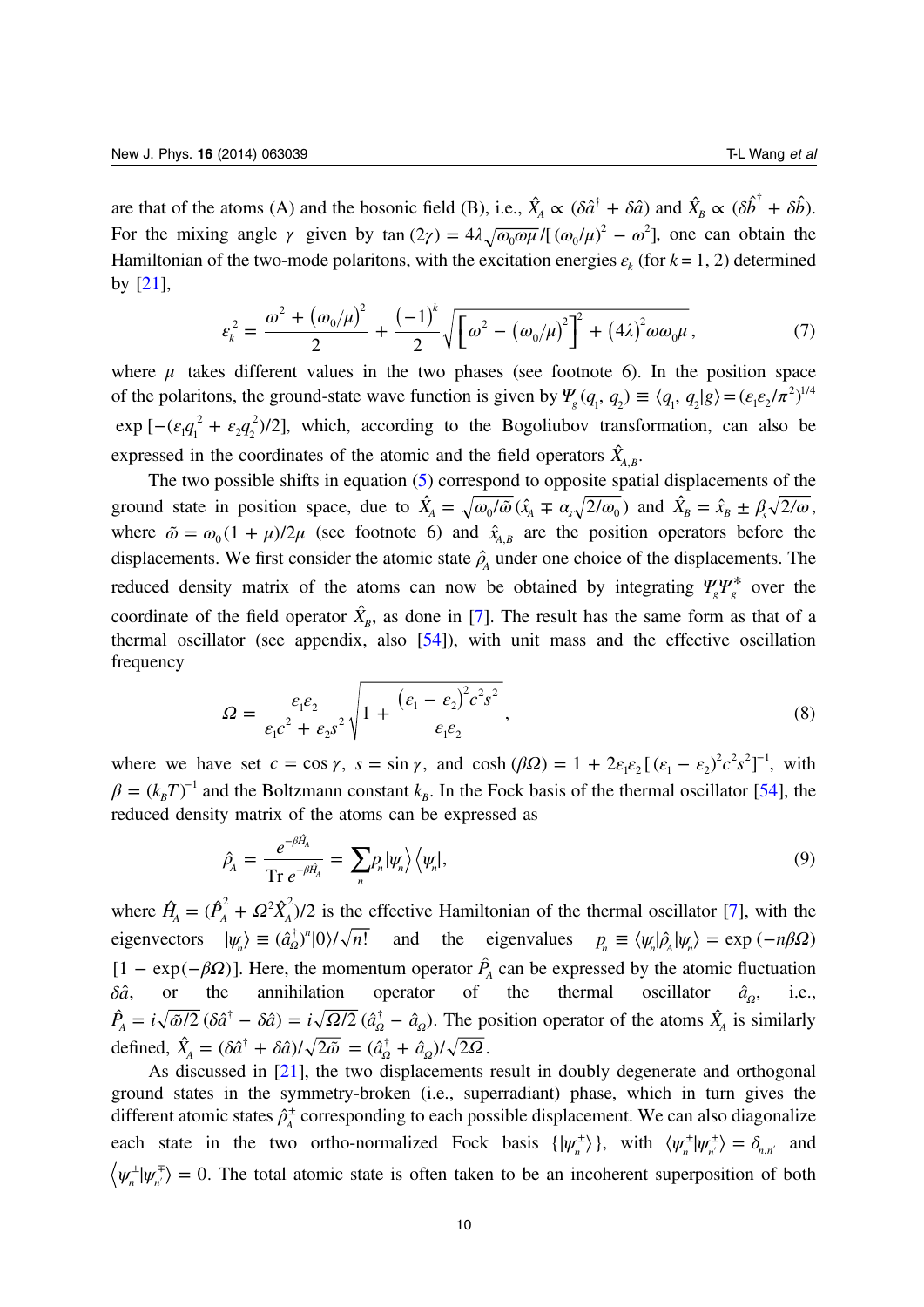<span id="page-10-0"></span>possible displacements  $\hat{\rho}_A^{\pm}$  with the same weights, i.e.,  $\hat{\rho}_A = (\hat{\rho}_A^+ + \hat{\rho}_A^-)/2$ . Note that the collective spin operators under the two displacements take the form

$$
\hat{J}_x = \frac{N - 2\alpha_s^2}{2\sqrt{N - \alpha_s^2}} \left( \delta \hat{a}^\dagger + \delta \hat{a} \right) \pm \alpha_s \sqrt{N - \alpha_s^2} + O\left(N^0\right),\tag{10}
$$

$$
\hat{J}_y = \frac{\sqrt{N - \alpha_s^2}}{2i} \left( \delta \hat{a}^\dagger - \delta \hat{a} \right) + O\left(N^0\right),\tag{11}
$$

and  $\hat{J}_z = (\delta \hat{a}^\dagger \pm \alpha_s)(\delta \hat{a} \pm \alpha_s) - N/2$ , where the terms ∼ $O(N^0)$  are negligible in the thermodynamic limit. Using the self-consistent condition  $\langle \delta \hat{a} \rangle = 0$  [\[21](#page-16-0)], it is easy to obtain the expectation values  $\langle \hat{J}_x \rangle_{\pm} = \pm \alpha_s \sqrt{N - \alpha_s^2}$  and  $\langle \hat{J}_y \rangle_{\pm} = 0$  for each  $\hat{\rho}_A^{\pm}$ . A 50:50 weighted average over  $\langle \hat{J}_x \rangle$  gives  $\langle \hat{J}_x \rangle = \langle \hat{J}_y \rangle = 0$  for the total density matrix  $\hat{\rho}_A$ . As in the previous finite-*N* case, the squeezing parameter is given by  $\xi^2 = 4\langle \hat{J}_y^2 \rangle/N$ , with its explicit form

$$
\xi^2 = \frac{\mu\Omega}{\omega_0} \frac{\exp\left(\beta\Omega\right) + 1}{\exp\left(\beta\Omega\right) - 1} = \frac{\mu}{2\omega_0} \left(\varepsilon_1 + \varepsilon_2 + \frac{\omega_0^2/\mu^2 - \omega^2}{\varepsilon_1 + \varepsilon_2}\right),\tag{12}
$$

where, in the the last step, we have dropped the intermediate quantities *Ω* and exp (*βΩ*) (for details, please see the appendix). The reduced variance  $\langle \hat{J}_y^2 \rangle \propto \langle (\delta \hat{a}^\dagger - \delta \hat{a})^2 \rangle$  can also be obtained from previous works [[21](#page-16-0)]. To solve the QFI, one has to diagonalize the reduced density matrix as equation [\(9](#page-9-0)), and then calculate the QFI for each  $\hat{\rho}_A^{\pm}$  using equation ([2\)](#page-2-0). Since both contributions from  $\hat{\rho}_A^{\pm}$  are the same, we obtain the total QFI of the atoms (see appendix)

$$
F_{A} = \frac{N\mu\omega_{0}}{\Omega} \frac{\exp(\beta\Omega) - 1}{\exp(\beta\Omega) + 1},
$$
\n(13)

which has an *exact* relationship with the reduced variance,  $F_A \xi^2 = N \mu^2$  (see footnote 6). This finding can be used to verify that the enhanced QFI beyond the classical limit is induced by the squeezing. One can see this from equation (12). The squeezing parameter at the critical point is given by  $\xi^2 = \omega_0 (\omega^2 + \omega_0^2)^{-1/2}$  <1 2  $\int_0^2 e^{2}$  <1 due to  $\varepsilon_1 = 0$  and  $\varepsilon_2 = (\omega^2 + \omega_0^2)$  $\overline{0}$  $^{2}_{12}$ <sup>1/2</sup>, which in turn leads to  $F_A/N = \xi^{-2} > 1$  at  $\lambda = \lambda_{cr}$ .

For the field subsystem, one can also obtain the reduced density matrix  $\rho_B^{\pm}$  for each displacement, similar to equation ([9\)](#page-9-0), but with different oscillation frequency  $\Omega|_{c \to s}$ , i.e., interchanging  $c$  and  $s$  in equation ([8\)](#page-9-0). Again, we assume that the total field state is a mixture of  $\rho_B^{\pm}$ , which can be diagonalized in the Fock basis  $\{\psi_n^{\pm}\}\$ . With the self-consistent condition  $\langle \hat{b} \rangle = 0$ , it is easy to obtain  $\langle \hat{X}_{\pi/2} \rangle = \langle \hat{P}_B \rangle / \sqrt{2\omega} = 0$  [\[21](#page-16-0)], where  $\hat{P}_B = i \sqrt{\omega/2}$  $(\delta \hat{b}^{\dagger} - \delta \hat{b}) = i \sqrt{\Omega/2} (\hat{b}_{\Omega}^{\dagger} - \hat{b}_{\Omega})$  and  $\hat{X}_{\pi/2}$  is the quadrature operator of the bosonic field, defined by equation ([4\)](#page-5-0). For each  $\hat{\rho}_B^{\pm}$ , we find that the reduced variances  $(\Delta \hat{X}_{\pi/2})^2_{\pm} = \langle \hat{P}_B^2 \rangle_{\pm}/(2\omega)$  take the same form (see appendix), and therefore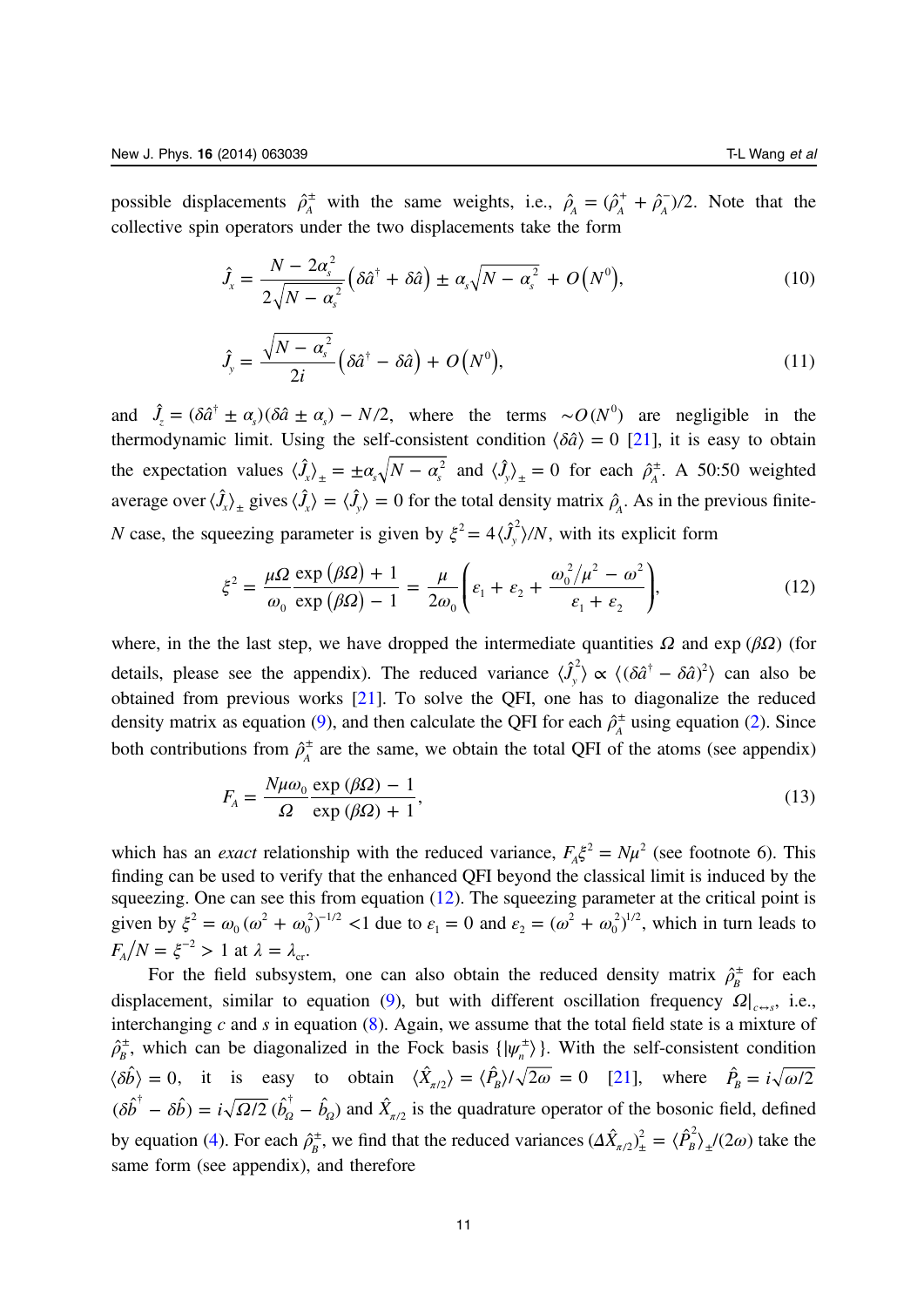$$
\left(\Delta\hat{X}_{\pi/2}\right)^2 = \frac{\Omega}{4\omega} \frac{\exp\left(\beta\Omega\right) + 1}{\exp\left(\beta\Omega\right) - 1} = \frac{1}{8\omega} \left(\varepsilon_1 + \varepsilon_2 - \frac{\omega_0^2/\mu^2 - \omega^2}{\varepsilon_1 + \varepsilon_2}\right).
$$
 (14)

<span id="page-11-0"></span>Again, we have removed the intermediate quantities *Ω* and exp ( $βΩ$ ) in the the last step. The QFI of the field mode depends on the matrix elements  $\langle \psi_m^{\pm} | \hat{G} | \psi_n^{\pm} \rangle$ , where  $\hat{G} = \hat{b}^{\dagger} \hat{b} = (\delta \hat{b}^{\dagger} \mp \beta_s)(\delta \hat{b} \mp \beta_s)$  denotes the phase-shift generator and  $\delta \hat{b}^{\dagger} \pm \delta \hat{b} \propto (\hat{b}_a^{\dagger} \pm \hat{b}_a)$ , as mentioned above. After some tedious calculations, we obtain the total QFI of the field mode (see appendix)

$$
F_B = \frac{\left(\omega^2 - \Omega^2\right)^2 \left[\exp\left(\beta\Omega\right) + 1\right]^2}{2\omega^2 \Omega^2} \frac{\exp\left(\beta\Omega\right) + 1}{\exp\left(2\beta\Omega\right) + 1} + \frac{4\omega\beta_s^2 \exp\left(\beta\Omega\right) - 1}{\Omega \exp\left(\beta\Omega\right) + 1},\tag{15}
$$

where  $\beta$  is the order parameter, given by equation [\(6](#page-8-0)). In the normal phase, the first term of equation (15) dominates due to  $\beta = 0$ . On the contrary, for the superradiant phase, the first term vanishes quickly and the second term becomes important due to the macroscopic occupation  $\beta_s^2 \sim O(N) \to \infty$ , which gives a simple relation  $F_B (\Delta \hat{X}_{\pi/2})^2 \approx \beta_s^2 \approx \bar{n}$  (see appendix for the explicit form of  $\bar{n}$ ).

Our above results, equations ([12\)](#page-10-0)–(15), dependent upon the parameter  $\mu$ , are valid for both phases (see footnote 6). In figures [1](#page-3-0) and [3,](#page-7-0) we plot the scaled QFI and the reduced variances of  $\rho_{A,B}$  as a function of the atom-field coupling  $\lambda$ . For the vanishing coupling  $\lambda$ , we have  $\xi^2 = F_A/N = 4(\Delta \hat{X}_{\pi/2})^2 = 1$  $(T_2)^2 = 1$  and  $F_B = 0$  (as  $\Omega = \omega$ ), due to  $\mu = 1$ ,  $\alpha_s = \beta_s = 0$ , and  $\varepsilon_1 + \varepsilon_2 = \omega + \omega_0$ . When the coupling increases up to  $\lambda_c$ , the lower-branch polaritonic energy is gapless, i.e.,  $\varepsilon_1 = 0$  and  $\varepsilon_2 = (\omega^2 + \omega_0^2)$  $\overline{0}$  $^{2}_{12}$ , so the reduced variance of the field  $4(\Delta \hat{X}_{\pi/2})^2 = \omega (\omega^2 + \omega_0^2)^{-1/2} < 1$  $\int_{0}^{2}$ <sup>-1/2</sup> <1 and hence  $F_{B}/(4\bar{n}) \approx 1/[4(\Delta \hat{X}_{\pi/2})^{2}] > 1$ , similar to that of the atomic subsystem. From the dashed lines of figures [1](#page-3-0) and [3](#page-7-0), one can easily see that at the critical point  $\lambda_{cr} = 1/2$  (on resonance with  $\omega \omega_0 = 1$ ), the scaled QFI  $F_A/N = F_O/(4\bar{n}) \rightarrow \sqrt{2}$  due to  $\xi^2 = 4(\Delta \hat{X}_{\pi/2})^2 = 1/\sqrt{2}$ . As the coupling  $\lambda \to \infty$ , the excitation energies  $\varepsilon_1 \to \omega$  and  $\varepsilon_2 \to \omega_0/\mu$ , yielding  $\xi^2 \to 1$  and  $F_A/N \approx \mu^2 \to 0$ ; while for the bosonic field, we have  $\Omega \approx \omega$  and exp  $(\beta \Omega) \to \infty$ , so  $(\Delta \hat{X}_{\pi/2})^2 \to 1/4$  and  $F_B/((4\bar{n}) \to 1$ , returning to the classical limit.

Before closing, we study the critical behavior of the QFI of the atoms  $F_A/N$  and that of the field mode  $F_B/(4\bar{n})$  at  $\lambda \sim \lambda_{cr}$ . The critical exponents of a quantum phase transition are manifested in the behavior of the excitation energies [\[1](#page-16-0)]. For the Dicke model, it has been shown that the lower-branch excitation energy vanishes at  $\lambda = \lambda_{cr}$  as  $\varepsilon_1 \sim |\lambda - \lambda_{cr}|^{2\nu}$ , with the critical exponent  $\nu = 1/4$  [\[21](#page-16-0)]. Recently, Nataf *et al* [\[34](#page-17-0)] have found that a product of variances of the field mode  $\Delta \hat{X}_0 \Delta \hat{X}_{\pi/2}$  diverges as  $|\lambda - \lambda_{cr}|^{-1/4}$  near the critical point. Here, we show that the QFI of the atoms  $F_A/N$  is nonanalytic at  $\lambda = \lambda_{cr}$ , since its first-order derivative diverges as  $\partial_{\lambda}(F_A/N)|_{\lambda \to \lambda_{cr} \pm 0} \sim |\lambda - \lambda_{cr}|^{-1/2}$ . A similar result can be obtained for the field mode,  $F_B/(4\bar{n})$ , indicating that the QFI of both subsystems are sensitive to the quantum criticality of the Dicke model, as one expects.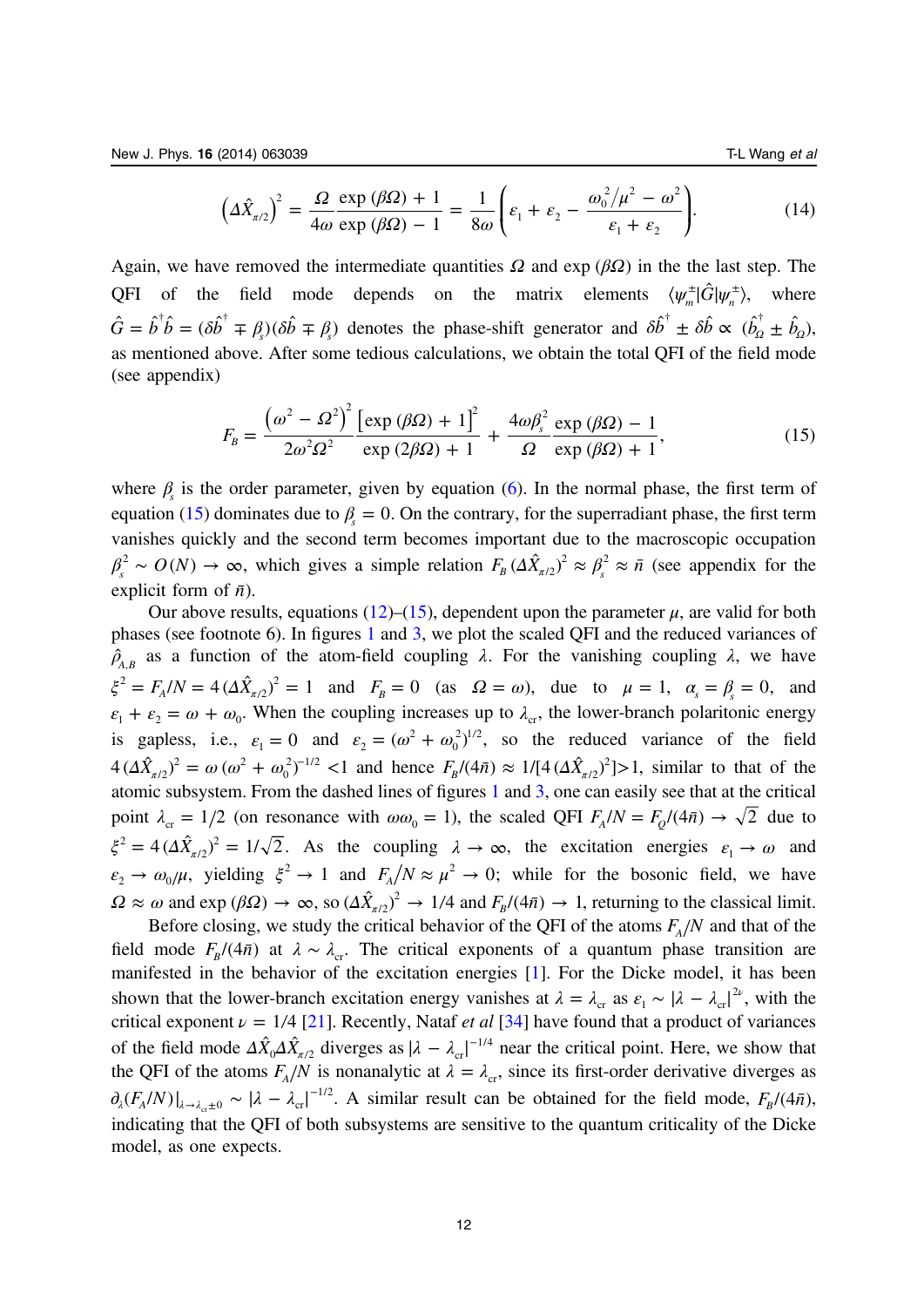#### 4. Discussions and conclusion

In summary, we have investigated the QFI of both the field and atoms in the ground state of the Dicke model. For finite and large enough N, we find that the QFI of each subsystem can beat the classical limit near the critical point  $\lambda_c$ , due to the appearance of quantum squeezing in the ground state, as demonstrated numerically by the quasi-probability distribution of  $\hat{\rho}_{A,B}$  and the reduced quadrature variances. When the atom-field coupling enters the ultra-strong coupling regime  $\lambda \gg \lambda_{cr}$ , we find the QFI of the bosonic field  $F_B \rightarrow 4\overline{n}$ , while for the atoms  $F_A \rightarrow 0$ , since  $\rho_{A,B}$  at  $\lambda \to \infty$  is an incoherent mixture of two coherent states  $|\pm \alpha_0\rangle$  and that of the atoms  $|j, \pm j\rangle$ <sub>x</sub>, respectively. In the thermodynamic limit, we present analytical results for the QFI and the reduced variances for both subsystems,  $F_A\xi^2 = N\mu^2$  and  $F_B(\Delta \hat{X}_{\pi/2})^2 \approx \bar{n}$ , from which we verify that the enhanced QFI near  $\lambda_c$  is induced by the quadrature squeezing. For each subsystem, we find that the first-order derivative of the QFI diverges as  $\lambda \to \lambda_{cr} \pm 0$ , which suggests that the QFI can recognize the superradiant quantum phase transition.

Finally, we point out that the analytical relationships between the QFI and the reduced variances of  $\hat{\rho}_{A,B}$  remain valid when the Dicke Hamiltonian contains the so-called  $\hat{A}^2$  term, i.e.,  $D(\hat{b}^{\dagger} + \hat{b})^2$ , with  $D = \kappa \lambda^2/\omega_0$  [[30,](#page-16-0) [31\]](#page-16-0). For this case, the critical coupling is given by  $λ_{cr} = \frac{1}{2} \sqrt{\omega_0 (\omega + 4D)} = \frac{1}{2} \sqrt{\omega \omega_0 / (1 - \kappa)}$  $\frac{1}{2}\sqrt{\omega\omega_0/(1-\kappa)}$ , dependent on the ratio κ. With the increase of  $\kappa \in (0, 1)$ , the critical coupling strength becomes larger; while for  $\kappa \geq 1$ , however, it becomes meaningless and the superrandiant phase disappears. Formally, this may be caused by the dependence of D on  $\lambda$ , i.e.,  $D \propto \lambda^2/\omega_0$  [[30,](#page-16-0) [31](#page-16-0)]. Rather than discuss the no-go argument [[30,](#page-16-0) [31,](#page-16-0) [55,](#page-17-0) [56\]](#page-17-0), we focus on the relationship between the QFI and the reduced variance and find  $F_A\xi^2 = N\mu^2$  for  $\mu = 1$  in the normal phase and  $\mu = (\lambda_{cr}/\lambda)^2$  in the superradiant phase. Due to the nonlinear term with  $\kappa \in (0, 1)$ , a stronger squeezing is obtained at the critical point,  $\xi^2 \to \omega_0 [\omega_0^2 + \omega^2/(1 - \kappa)]$ <sup>-</sup>  $\omega_p^2 + \omega^2/(1 - \kappa)$ <sup>-1/2</sup>, which in turn leads to a larger QFI  $F_A/N$  compared with the case  $\kappa = 0$ . This can be understood by the fact that the nonlinear term, just like a degenerate parametric oscillator, produces a stronger quadrature squeezing of the field mode and hence that of the atoms. Except for the  $\hat{A}^2$  term, it may also be interesting to study whether or not the QFI can still beat the classical limit in a non-equilibrium scenario or at finite temperature.

#### Acknowledgments

We thank Dr J Ma, Prof. X Wang, Prof. Y X Liu, and Prof. C P Sun for helpful discussions. This work is supported by the NSFC (contract nos. 11174028 and 11274036), the FRFCU (contract no. 2011JBZ013), and the NCET (contract no. NCET-11-0564). FN is partially supported by the RIKEN iTHES Project, MURI Center for Dynamic Magneto-Optics and Grant-in-Aid for Scientific Research (S).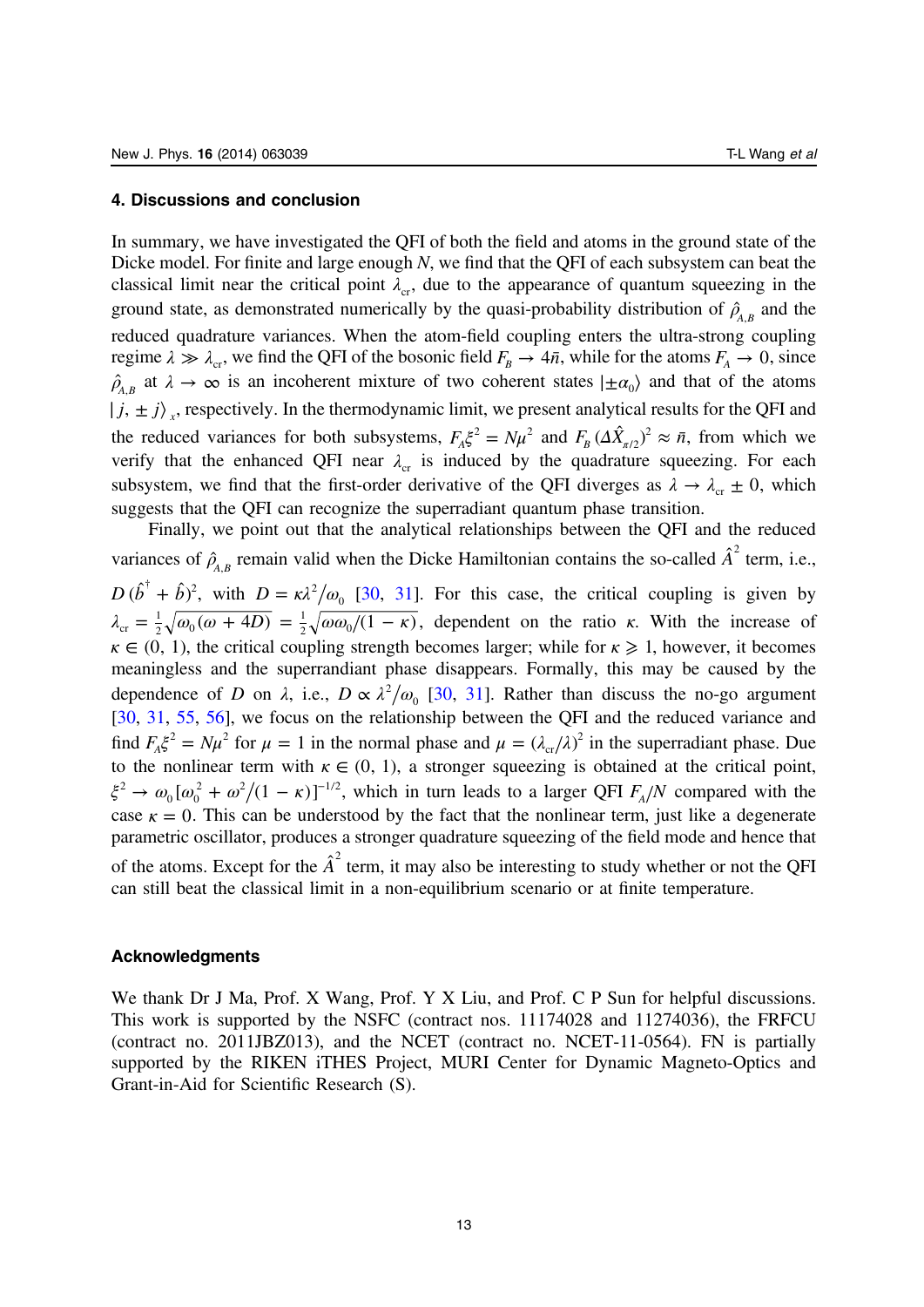### <span id="page-13-0"></span>Appendix. Detailed derivations of equations [\(12](#page-10-0))–[\(15](#page-11-0))

In the thermodynamic limit, we calculate the reduced density matrix of the atoms by integrating  $\Psi_{g} \Psi_{g}^{*}$  over the coordinate of the bosonic field (see for example [\[7](#page-16-0)]), namely  $\rho_A(X_A, X_A) = \int_{-\infty}^{\infty} dX_B \Psi_g(X_B, X_A) \Psi_g^*(X_B, X_A)$ , which is indeed the density matrix of a singlemode harmonic oscillator at finite temperature  $T$  [\[54](#page-17-0)]:

$$
\rho_A \propto \exp\left\{-\frac{M\Omega\left[\cosh\left(\beta\Omega\right)\left(X_A^2 + X_A^{'2}\right) - 2X_A^{'}X_A\right]}{2\sinh\left(\beta\Omega\right)}\right\},\tag{A.1}
$$

where cosh  $(\beta \Omega) = 1 + 2\varepsilon_1 \varepsilon_2/[(\varepsilon_1 - \varepsilon_2)^2 c^2 s^2]$ , with  $c = \cos \gamma$  and  $s = \sin \gamma$ . By taking the mass  $M = 1$ , we further obtain the effective oscillation frequency as equation [\(8](#page-9-0)). In the Fock basis of the thermal oscillator, the reduced density matrix can be rewritten as equation ([9\)](#page-9-0). For the two possible displacements, we adopt the notation  $\hat{\rho}_A^{\pm}$  and diagonalize them as  $\hat{\rho}_A^{\pm} = \sum_n p_n |\psi_n^{\pm}\rangle \langle \psi_n^{\pm}|$ , where  $\{|\psi_n^{\pm}\rangle\}$  are Fock states of the thermal oscillators and  $p_n = \exp(-n\beta\Omega)[1 - \exp(-\beta\Omega)]$ are the weights. It is reasonable to assume the total atomic state  $\hat{\rho}_A = (\hat{\rho}_A^+ + \hat{\rho}_A^-)/2$ .

We now calculate the reduced variance and the QFI of the atoms for each  $\hat{\rho}_A^{\pm}$ . Using equations [\(9](#page-9-0)) and [\(11](#page-10-0)), we obtain the expectation value  $\langle \hat{J}_y \rangle_{\pm} = 0$  for each  $\hat{\rho}_A^{\pm}$ , and also its variance

$$
\left\langle \hat{J}_y^2 \right\rangle_{\pm} = \sum_{n=0}^{+\infty} p_n \left\langle \psi_n^{\pm} | \hat{J}_y^2 | \psi_n^{\pm} \right\rangle = \frac{N}{4} \frac{\mu \Omega}{\omega_0} \frac{\exp(\beta \Omega) + 1}{\exp(\beta \Omega) - 1},
$$
\n(A.2)

where we have used  $\hat{a}_\Omega^{\dagger} \hat{a}_\Omega | \psi_n^{\dagger} \rangle = n | \psi_n^{\dagger} \rangle$ ,  $\alpha_s^2 = N(1 - \mu)/2$ , and the identities

$$
\sum_{n=0}^{+\infty} n p_n = \frac{1}{\exp\left(\beta \Omega\right) - 1}, \quad \sum_{n=0}^{+\infty} n^2 p_n = \frac{\exp\left(\beta \Omega\right) + 1}{\left[\exp\left(\beta \Omega\right) - 1\right]^2}.
$$
\n(A.3)

Note that the variances  $\langle \hat{J}_y^2 \rangle_{\pm}$  for each  $\hat{\rho}_A^{\pm}$  are the same, so we obtain the total variance  $\langle \hat{J}_y^2 \rangle = \langle \hat{J}_y^2 \rangle_{\pm}$  and hence the squeezing parameter  $\xi^2 = 4 \langle \hat{J}_y^2 \rangle/N$ , as given by equation [\(12](#page-10-0)). The intermediate quantities  $\Omega$  and exp ( $\beta\Omega$ ) can be removed by using the relation

$$
\frac{\exp\left(\beta\Omega\right) + 1}{\exp\left(\beta\Omega\right) - 1} = \sqrt{\frac{\cosh\left(\beta\Omega\right) + 1}{\cosh\left(\beta\Omega\right) - 1}} = \sqrt{1 + \frac{\left(\varepsilon_1 - \varepsilon_2\right)^2 c^2 s^2}{\varepsilon_1 \varepsilon_2}},\tag{A.4}
$$

where cosh  $(\beta \Omega)$  has been defined in equation (A.1). Multiplying the above result with equation ([8\)](#page-9-0), we further obtain

$$
\Omega \frac{\exp(\beta \Omega) + 1}{\exp(\beta \Omega) - 1} = \varepsilon_1 s^2 + \varepsilon_2 c^2 = \frac{\varepsilon_1 + \varepsilon_2}{2} + \frac{\omega_0^2 / \mu^2 - \omega^2}{2(\varepsilon_1 + \varepsilon_2)},
$$
(A.5)

which reduces the final result of  $\xi^2$  as equation [\(12](#page-10-0)). According to equation [\(2](#page-2-0)), the QFI depends upon the matrix elements of the phase-shift generator  $\hat{G} (= \hat{J}_x)$ . For each  $\hat{\rho}_A^{\pm}$ , from equation [\(10](#page-10-0)) we obtain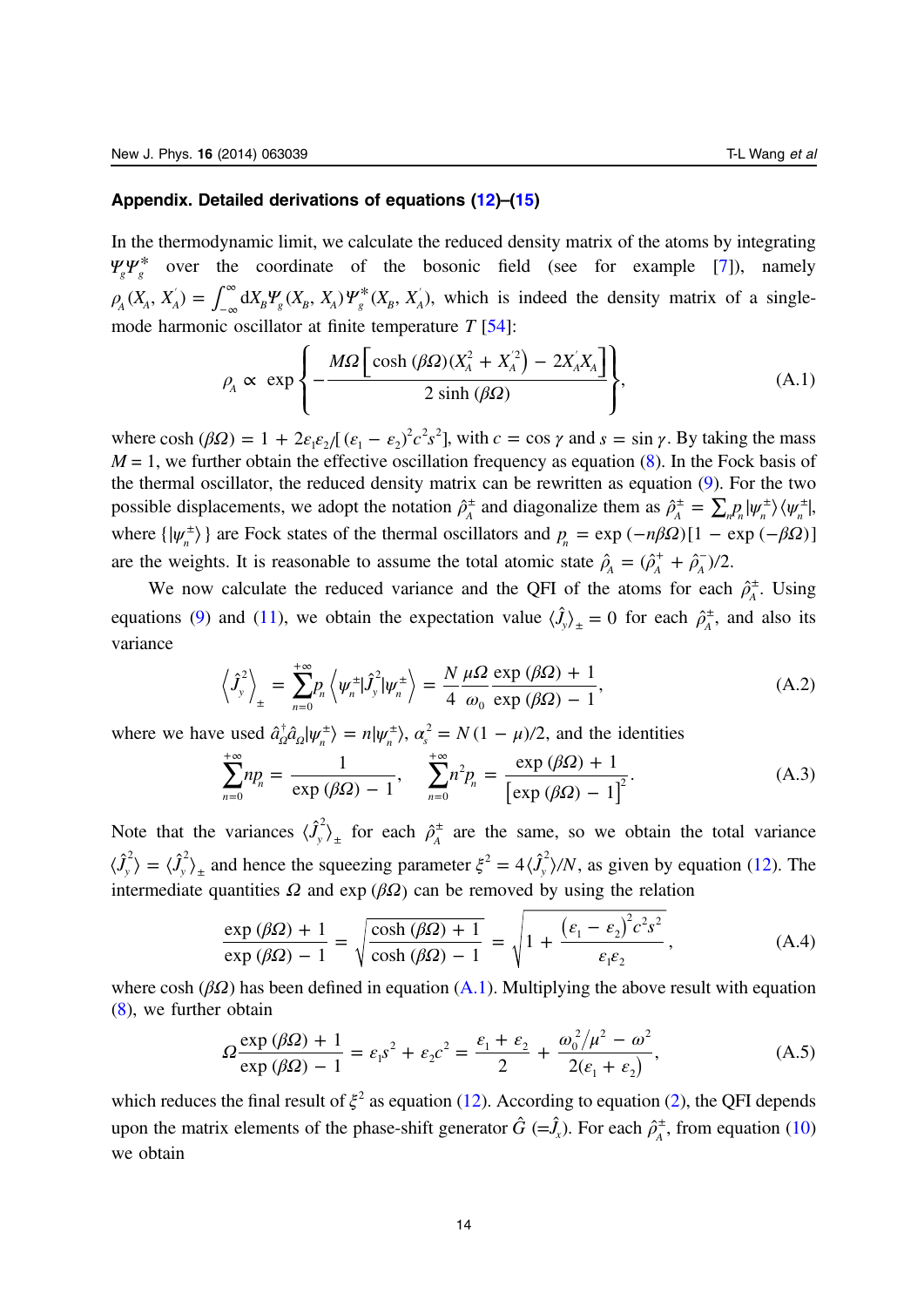<span id="page-14-0"></span>
$$
\left\langle \psi_m^{\pm} | \hat{J}_x | \psi_n^{\pm} \right\rangle = \pm \alpha_s \sqrt{N - \alpha_s^2} \delta_{m,n} + \frac{N - 2\alpha_s^2}{2\sqrt{N - \alpha_s^2}} \times \sqrt{\frac{\widetilde{\omega}}{\Omega}} \left( \sqrt{n+1} \delta_{m,n+1} + \sqrt{n} \delta_{m,n-1} \right),
$$

and thereby  $\langle \psi_n^{\pm} | \hat{J}_x^2 | \psi_n^{\pm} \rangle = \sum_m |\langle \psi_m^{\pm} | \hat{J}_x | \psi_n^{\pm} \rangle|^2$ , with its explicit form

$$
\left\langle \psi_n^{\pm}|\hat{J}_x^2|\psi_n^{\pm}\right\rangle = \frac{\left(N-2\alpha_s^2\right)^2}{4(N-\alpha_s^2)}\frac{\widetilde{\omega}}{\Omega}(2n+1) + \left(N-\alpha_s^2\right)\alpha_s^2,
$$

where we have used the relation  $p_{n+1} = p_n \exp(-\beta \Omega)$  and equation ([A.3](#page-13-0)). Substituting the above results into equation [\(2](#page-2-0)), we obtain the same QFI for each  $\hat{\rho}_A^{\pm}$ , which yields the total QFI of the atoms, as equation  $(13)$  $(13)$  in the main text.

It should be mentioned that the total atomic state  $\hat{\rho}_A$  is supposed to be an incoherent superposition of  $\hat{\rho}_A^{\pm}$  for two possible displacements with the same weights, i.e.,  $\hat{\rho}_A = (\hat{\rho}_A^+ + \hat{\rho}_A^-)/2$ , since one possible displacement has no reason to be superior to the other. However, if one adopts other combinations, say, the total density matrix  $\hat{\rho}_A = x\hat{\rho}_A^+ + (1 - x)\hat{\rho}_A^-$ , then the total QFI is given by  $F(\hat{\rho}_A^*, \hat{J}_x) = xF(\hat{\rho}_A^*, \hat{J}_x) + (1 - x)F(\hat{\rho}_A^*, \hat{J}_x)$ , as long as  $\hat{\rho}_A^{\pm}$  are orthogonal with each other. Since  $F(\hat{\rho}_A^+, \hat{J}_x) = F(\hat{\rho}_A^-, \hat{J}_x)$  as shown above, one would obtain the same QFI as in the main text. This is also true for the bosonic field mode.

We now calculate the reduced variance and the QFI of the bosonic field. As with the previous case, we suppose that the total field state is given by  $\hat{\rho}_B = (\hat{\rho}_B^+ + \hat{\rho}_B^-)/2$ , where  $\hat{\rho}_B^{\pm}$  for each displacement can be diagonalized in the Fock basis  $\{|\psi_n^{\pm}\rangle\}$ , with the weights  $p_n$  similar to that of the atoms. For each  $\hat{\rho}_B^{\pm}$ , we obtain the same expectation value  $\langle \hat{P}_B \rangle_{\pm} = 0$ , and also the variance

$$
\left\langle \hat{P}_{B}^{2}\right\rangle_{\pm}=\sum_{n=0}^{\infty}P_{n}\left\langle \psi_{n}^{\pm}|\hat{P}_{B}^{2}|\psi_{n}^{\pm}\right\rangle =\frac{\Omega}{2}\frac{\exp\left(\beta\Omega\right)+1}{\exp\left(\beta\Omega\right)-1},\tag{A.6}
$$

where we have used  $\hat{P}_B = i \sqrt{\frac{\Omega}{2}} (\hat{b}_\Omega^\dagger - \hat{b}_\Omega)$  and  $\hat{b}_\Omega^\dagger \hat{b}_\Omega |\psi_n^\dagger \rangle = n |\psi_n^\dagger \rangle$ . Therefore, the reduced variance of  $\hat{\rho}_B$  is given by  $(\Delta \hat{X}_{\pi/2})^2 = \langle \hat{P}_B^2 \rangle$ <sub>1</sub>/(2*ω*), as the first result of equation ([14\)](#page-10-0). The intermediate quantities  $\Omega$  and exp ( $\beta\Omega$ ) can be removed by using the identity

$$
\Omega \frac{\exp(\beta \Omega) + 1}{\exp(\beta \Omega) - 1} = \varepsilon_1 c^2 + \varepsilon_2 s^2 = \frac{\varepsilon_1 + \varepsilon_2}{2} - \frac{\omega_0^2 / \mu^2 - \omega^2}{2(\varepsilon_1 + \varepsilon_2)},
$$
(A.7)

where we have interchanged  $c$  (=cos  $\gamma$ ) and  $s$  (=sin  $\gamma$ ) in a comparison with equation [\(A.5\)](#page-13-0). We now calculate the QFI of the bosonic field, which depends on the phase-shift generator  $\hat{G} = \hat{b}^{\dagger} \hat{b} = (\delta \hat{b}^{\dagger} \mp \beta_s)(\delta \hat{b} \mp \beta_s)$ , with the relations  $\delta \hat{b}^{\dagger} - \delta \hat{b} = \sqrt{\Omega/\omega} (\hat{b}_{\Omega}^{\dagger} - \hat{b}_{\Omega})$  and  $\delta \hat{b}^{\dagger} + \delta \hat{b} =$  $\overline{\omega/\Omega}$  ( $\hat{b}_\Omega^{\dagger} - \hat{b}_\Omega$ ). The matrix elements of  $\hat{G}$  are given by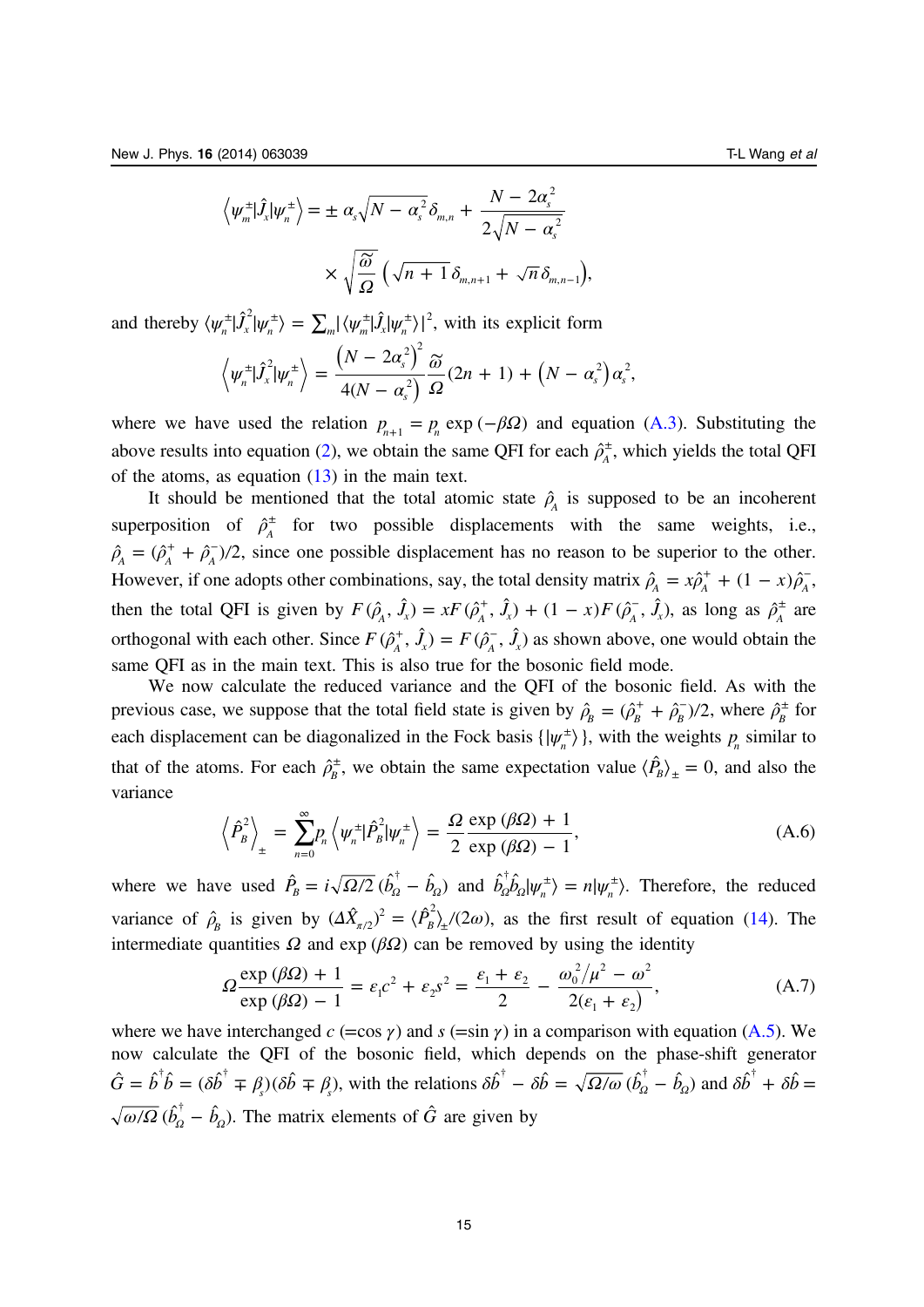<span id="page-15-0"></span>
$$
\left\langle \psi_m^{\pm}|\hat{G}|\psi_n^{\pm}\right\rangle = \mp \beta_s \sqrt{\frac{\omega}{\Omega}} \left( \sqrt{n+1} \delta_{m,n+1} + \sqrt{n} \delta_{m,n-1} \right) + \Delta_- \left[ \sqrt{(n+1)(n+2)} \delta_{m,n+2} + \sqrt{n(n-1)} \delta_{m,n-2} \right] + \left[ (2n+1)\Delta_+ + \beta_s^2 - \frac{1}{2} \right] \delta_{m,n},
$$

where  $\Delta_{\pm} = (\omega^2 \pm \Omega^2) / (4 \omega \Omega)$ . Using the above result, one can easily obtain

$$
\left\langle \psi_n^{\pm} | \hat{G}^2 | \psi_n^{\pm} \right\rangle = \sum_m | \left\langle \psi_m^{\pm} | \hat{G} | \psi_n^{\pm} \right\rangle |^2
$$
  
= 
$$
\frac{\omega \beta_s^2}{\Omega} (2n + 1) + 2\Delta_-^2 (n^2 + n + 1)
$$
  
+ 
$$
\left[ (2n + 1)\Delta_+ + \beta_s^2 - \frac{1}{2} \right]^2.
$$

Therefore, we can calculate the QFI for each  $\hat{\rho}_B^{\pm}$ . For instance, it is easy to obtain the first term of equation [\(2](#page-2-0)) as

$$
4\sum_{n}p_{n}\left(\Delta\hat{G}\right)_{n}^{2}=4\sum_{n}p_{n}\left(\left\langle \psi_{n}^{\pm}|\hat{G}^{2}|\psi_{n}^{\pm}\right\rangle -|\left\langle \psi_{n}^{\pm}|\hat{G}|\psi_{n}^{\pm}\right\rangle |^{2}\right)
$$

$$
=8\left(\Delta_{-}\right)^{2}\frac{\exp(2\beta\Omega)+1}{\left[\exp(\beta\Omega)-1\right]^{2}}+\frac{4\omega\beta_{s}^{2}}{\Omega}\frac{\exp(\beta\Omega)+1}{\exp(\beta\Omega)-1},
$$

and the second term is given by

$$
\sum_{m \neq n} \frac{8p_m p_n}{p_m + p_n} \left| \left\langle \psi_m^{\pm} | \hat{G} | \psi_n^{\pm} \right\rangle \right|^2 = \frac{16}{\left[ \exp \left( \beta \Omega \right) - 1 \right]^2} \times \left[ \frac{2(\Delta_-)^2}{\exp \left( -2\beta \Omega \right) + 1} + \frac{\omega \beta_s^2}{\Omega} \frac{\exp \left( \beta \Omega \right) - 1}{\exp \left( -\beta \Omega \right) + 1} \right],
$$

where we have used equation ([A.3](#page-13-0)) and the relation  $p_{n+k} = p_n \exp(-k\beta\Omega)$ , for  $k = 1, 2$ . These two results give the total QFI of the bosonic field, i.e., equation ([15\)](#page-11-0). To determine the scaled QFI  $F_B/(4\bar{n})$ , we also need to calculate the mean number of bosons

$$
\bar{n} = \sum_{n} p_{n} \langle \psi_{n}^{\pm} | \hat{G} | \psi_{n}^{\pm} \rangle = \Delta_{+} \frac{\exp (\beta \Omega) + 1}{\exp (\beta \Omega) - 1} + \beta_{s}^{2} - \frac{1}{2}
$$

$$
= \frac{1}{4\omega} \left[ \frac{s^{2}}{\varepsilon_{2}} (\varepsilon_{2} - \omega)^{2} + \frac{c^{2}}{\varepsilon_{1}} (\varepsilon_{1} - \omega)^{2} \right] + \beta_{s}^{2}, \tag{A.8}
$$

where, in the last step, we have used equation  $(A.7)$  and the identity

$$
\frac{1}{\Omega} \frac{\exp(\beta \Omega) + 1}{\exp(\beta \Omega) - 1} = \frac{\varepsilon_1 s^2 + \varepsilon_2 c^2}{\varepsilon_1 \varepsilon_2}.
$$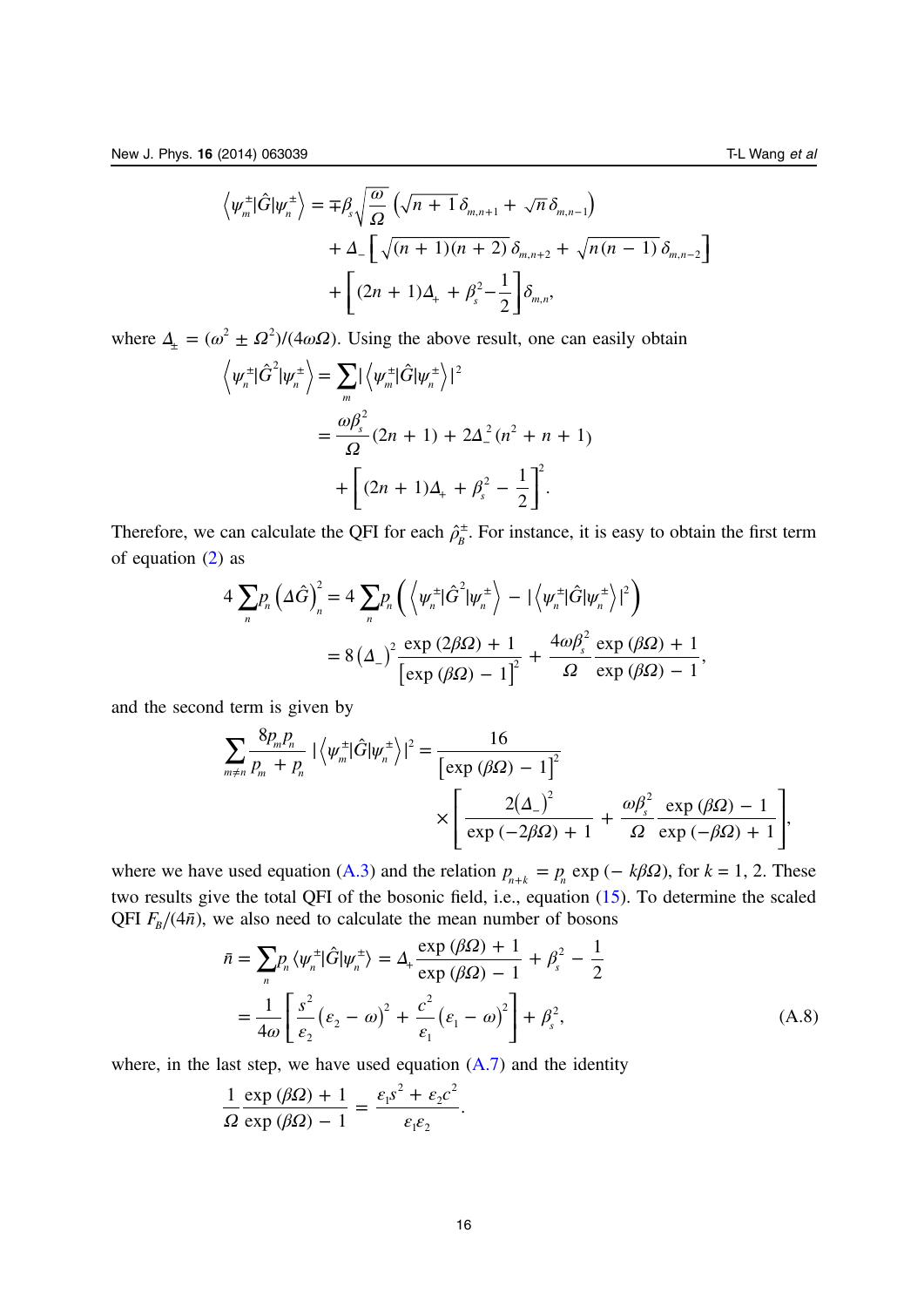<span id="page-16-0"></span>The last result of equation  $(A.8)$ , also obtained in a previous work [21], shows clearly that the mean number of bosons  $\bar{n} \approx \beta_s^2 \sim O(N)$  in the superradiant phase since the first term ~ $O(N^0)$ is negligible as  $N \to \infty$ . Combining equation ([15\)](#page-11-0) and equation ([A.8](#page-15-0)), we can investigate the scaled QFI  $F_B/(4\bar{n})$ , as shown by the dashed line of figure [1](#page-3-0)(a), and analyze the critical behavior of it near the critical point.

#### **References**

- [1] Sachdev S 1999 Quantum Phase Transitions (Cambridge: Cambridge University Press)
- [2] Amico L, Fazio R, Osterloh A and Vedral V 2008 Rev. Mod. Phys. 80 [517](http://dx.doi.org/10.1103/RevModPhys.80.517)
- [3] Vidal G, Latorre J I, Rico E and Kitaev A 2003 Phys. Rev. Lett. 90 [227902](http://dx.doi.org/10.1103/PhysRevLett.90.227902)
- [4] Dusuel S and Vidal J 2005 Phys. Rev. B 71 [224420](http://dx.doi.org/10.1103/PhysRevB.71.224420) Filippone M, Dusuel S and Vidal J Phys. Rev. A 83 [022327](http://dx.doi.org/10.1103/PhysRevA.83.022327)
- [5] Tsomokos D I, Ashhab S and Nori F 2008 New J. Phys. 10 [113020](http://dx.doi.org/10.1088/1367-2630/10/11/113020)
- [6] Shi X F, Yu Y, You J Q and Nori F 2009 Phys. Rev. B 79 [134431](http://dx.doi.org/10.1103/PhysRevB.79.134431)
- [7] Lambert N, Emary C and Brandes T 2005 Phys. Rev. A 71 [053804](http://dx.doi.org/10.1103/PhysRevA.71.053804) Lambert N, Emary C and Brandes T 2004 Phys. Rev. Lett. 92 [073602](http://dx.doi.org/10.1103/PhysRevLett.92.073602)
- [8] Katori H 2011 Nat. Photonics 5 [203](http://dx.doi.org/10.1038/nphoton.2011.45)
- [9] Giovannetti V, Lloyd S and Maccone L 2011 Nat. Photonics 5 [222](http://dx.doi.org/10.1038/nphoton.2011.35)
- [10] Zanardi P, Paris M G A and Venuti L C 2008 Phys. Rev. A **78** [042105](http://dx.doi.org/10.1103/PhysRevA.78.042105)
- [11] Invernizzi C, Korbman M, Venuti L C and Paris M G A 2008 Phys. Rev. A 78 [042106](http://dx.doi.org/10.1103/PhysRevA.78.042106)
- [12] Ma J and Wang X 2009 Phys. Rev. A 80 [012318](http://dx.doi.org/10.1103/PhysRevA.80.012318) Liu W F, Ma J and Wang X 2013 J. Phys. A: Math. Theor. 46 [045302](http://dx.doi.org/10.1088/1751-8113/46/4/045302)
- [13] Gammelmark S and Mølmer K 2011 New J. Phys. 13 [053035](http://dx.doi.org/10.1088/1367-2630/13/5/053035)
- [14] Genoni M G and Invernizzi C 2012 Eur. Phys. J. Special Topics [203](http://dx.doi.org/10.1140/epjst/e2012-01534-2) 49
- [15] Vitali D, Kuhr S, Brune M and Raimond J M 2007 J. Mod. Opt. 54 [1551](http://dx.doi.org/10.1080/09500340600741124)
- [16] Dicke R H 1954 Phys. Rev. 93 [99](http://dx.doi.org/10.1103/PhysRev.93.99)
- [17] Baumann K, Mottl R, Brennecke F and Esslinger T 2011 Phys. Rev. Lett. 107 [140402](http://dx.doi.org/10.1103/PhysRevLett.107.140402)
- [18] Arecchi F T, Courtens E, Gilmore R and Thomas H 1972 Phys. Rev. A 6 [2211](http://dx.doi.org/10.1103/PhysRevA.6.2211)
- [19] Hillery M and Mlodinow L D 1984 Phys. Rev. A 31 [797](http://dx.doi.org/10.1103/PhysRevA.31.797)
- [20] Rzażewski K and Wódkiewicz K 1991 Phys. Rev. A 43 [593](http://dx.doi.org/10.1103/PhysRevA.43.593) Rzażewski K and Wódkiewicz K 2006 Phys. Rev. Lett. 96 [089301](http://dx.doi.org/10.1103/PhysRevLett.96.089301)
- [21] Emary C and Brandes T 2003 Phys. Rev. E 67 [066203](http://dx.doi.org/10.1103/PhysRevE.67.066203) Emary C and Brandes T Phys. Rev. Lett. 90 [044101](http://dx.doi.org/10.1103/PhysRevLett.90.044101)
- [22] Li Y, Wang Z D and Sun C P 2006 Phys. Rev. A **74** [023815](http://dx.doi.org/10.1103/PhysRevA.74.023815)
- [23] Chen G, Chen Z and Liang J Q 2007 Phys. Rev. A 76 [055803](http://dx.doi.org/10.1103/PhysRevA.76.055803)
- [24] Dimer F, Estienne B, Parkins A S and Carmichael H J 2007 Phys. Rev. A 75 [013804](http://dx.doi.org/10.1103/PhysRevA.75.013804)
- [25] Chen Q H, Zhang Y Y, Liu T and Wang K L 2008 Phys. Rev. A 78 [051801](http://dx.doi.org/10.1103/PhysRevA.78.051801) R
- [26] Song L, Yan D, Ma J and Wang X 2009 Phys. Rev. E 79 [046220](http://dx.doi.org/10.1103/PhysRevE.79.046220)
- [27] Huang J F, Li Y, Liao J Q, Kuang L M and Sun C P 2009 Phys. Rev. A 80 [063829](http://dx.doi.org/10.1103/PhysRevA.80.063829)
- [28] Baumann K, Guerlin C, Brennecke F and Esslinger T 2010 Nature (London) 464 [1301](http://dx.doi.org/10.1038/nature09009)
- [29] Nagy D, Kónya G, Szirmai G and Domokos P 2010 Phys. Rev. Lett. 104 [130401](http://dx.doi.org/10.1103/PhysRevLett.104.130401)
- [30] Nataf P and Ciuti C 2010 Nat. Commun. 1 [72](http://dx.doi.org/10.1038/ncomms1069)
- [31] Viehmann O, Delft J V and Marquardt F 2011 Phys. Rev. Lett. 107 [113602](http://dx.doi.org/10.1103/PhysRevLett.107.113602)
- [32] Hepp K and Lieb E H 1973 Ann. Phys., NY 76 [360](http://dx.doi.org/10.1016/0003-4916(73)90039-0) Wang Y K and Hioe F T 1973 Phys. Rev. A 7 [831](http://dx.doi.org/10.1103/PhysRevA.7.831)
- [33] Rams M M and Damski B 2011 Phys. Rev. Lett. **106** [055701](http://dx.doi.org/10.1103/PhysRevLett.106.055701)